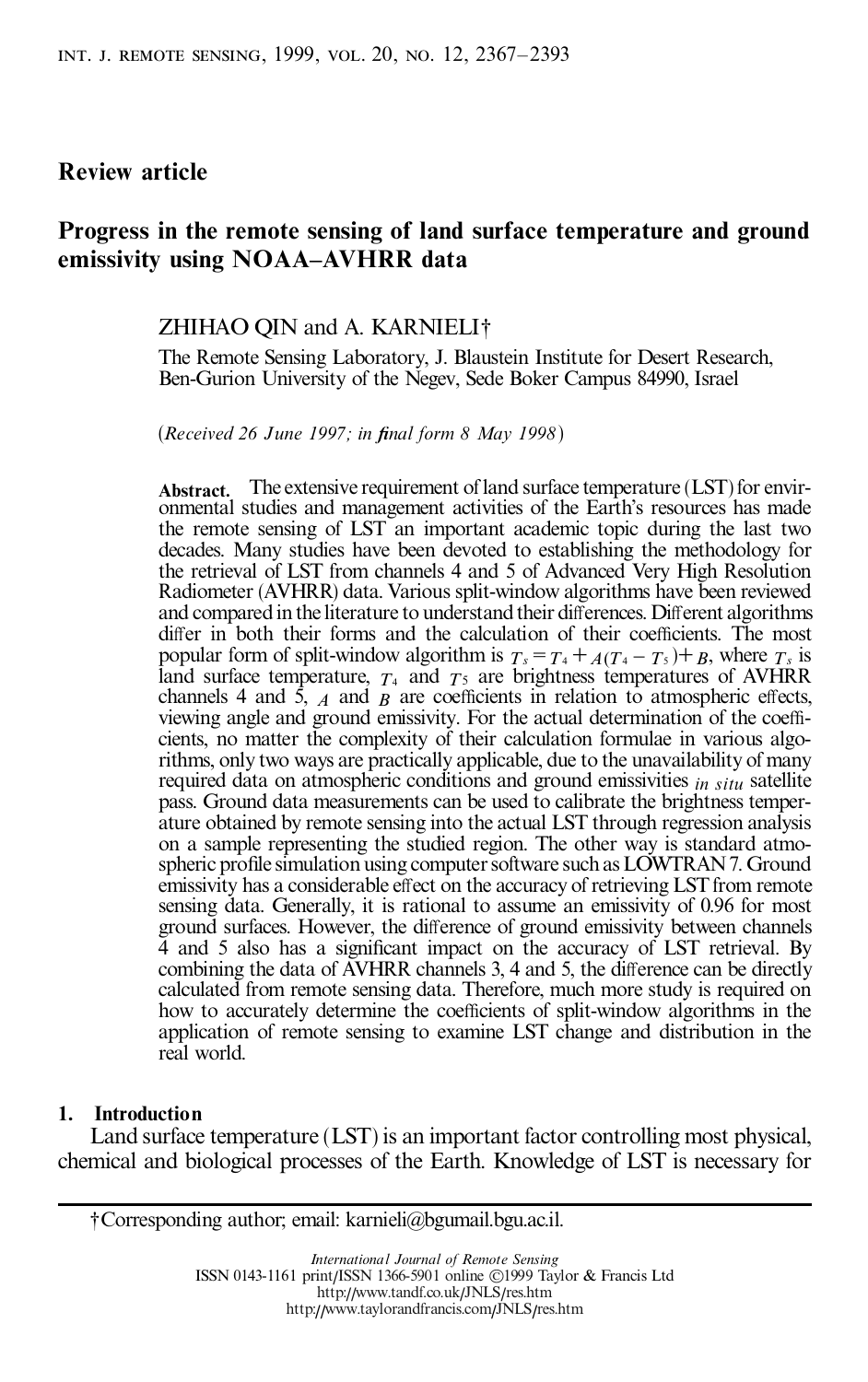many environmental studies and management activities of the Earth's resources (Li and Becker 1993). In order to monitor macro-scale spatial changes of surface temperature, scanners designed for sensing in the thermal bands are placed onboard platforms for remote sensing of the Earth's resources from space (Sabins 1986).

The extensive application and significant importance of temperature in environmental studies and management is the main force driving the study of LST in remote sensing. Under the availability of thermal sensing data such as channels 4 and 5 of Advanced Very High Resolution Radiometer (AVHRR) data as well as Landsat Thematic Mapper 6 (TM6), the study of LST has become one of the hottest topics in remote sensing during the last two decades (Vogt 1996). Many studies have been carried out on LSTand the related ground emissivity from both technological aspects and application to specific areas (Becker 1987, Holbo and Luvall 1989, Cooper and Asrar 1989, Vidal 1991, Seguin *et al*. 1994, Choudhury *et al*. 1995, Schultz and Halpert 1995, Cracknell and Xue 1996, Caselles *et al*. 1997). The achievements are numerous. There have been quite a large number of publications on land surface temperature regimes.

With the development of remote sensing science, various algorithms have been proposed for the remote sensing of LST. Different algorithms and methods are based on different considerations and are suitable for different conditions. From the studies published by various scientists all over the world, one can trace the progress made in the remote sensing of surface temperature both in terms of theoretical algorithm and application. However, the reported achievements in this important academic area are scattered among the mass of individual publications, especially in papers published in different remote sensing journals. Although a few review papers on surface temperature studies have been published (Prata and Platt 1991, Prata *et al*. 1995, Vogt 1996), they are with different focus and for different purposes. Up till now there has been a lack of synthetic retrospection on the most recent progress in the remote sensing of LST as a whole which would enable us to look towards the important areas of the academic realm for further study with various purposes. It is necessary to compare the published studies for a comprehensive review of the progress in the academic area.

In this paper, the objective is to review the progress in research on the remote sensing of LST during the last two decades. We will begin by examining the theoretical aspects of the relationship between temperature and radiance transfer principles. Then we will look at the various algorithms proposed for calculating LST from remote sensing data and the calibration of the calculation with ground emissivity. Finally, a conclusion will be made as to the progress of LST studies in remote sensing in order to reveal the important academic issues.

### **2. Theoretical basis for the remote sensing of LST**

LST is generally defined as the skin temperature of the ground. For the bare soil surface, LST is the soil surface temperature. However, the ground of the earth is far from a skin or homogeneous surface with two dimensions (Vogt 1996). Usually, it is composed of various objects on the surface and some of them such as vegetation may be best described in three dimensions. This situation makes the understanding of LST obscure, such as the case of vegetated ground. The remote sensing of LST is based on the thermal spectral (long wave) radiation from the ground. Thus, LST of dense vegetated ground can be viewed as the canopy surface temperature of the vegetation, and in sparse vegetated ground, it is the average temperature of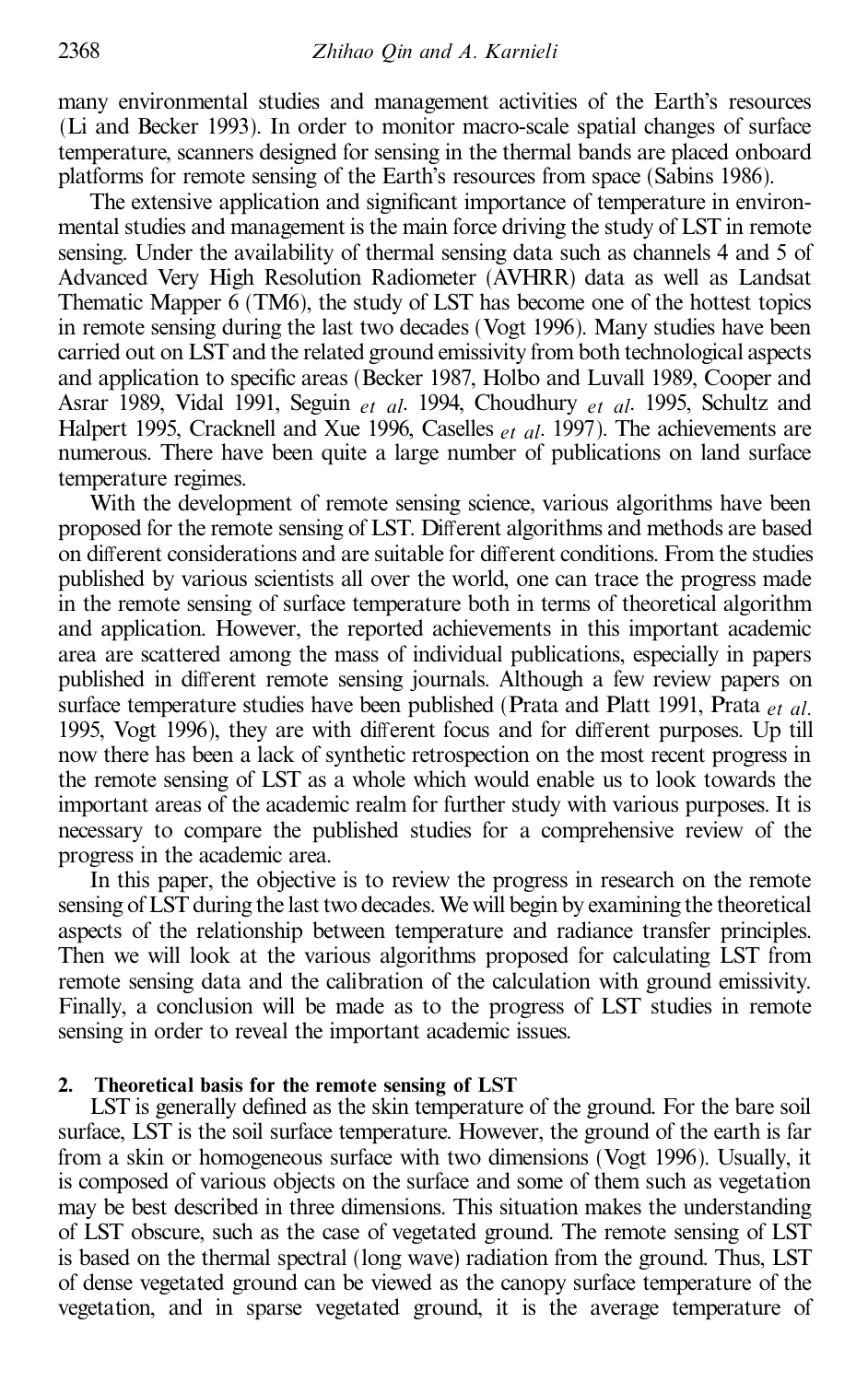the vegetation canopy, vegetation body and the soil surface under the vegetation. Another factor leading to the difficult understanding of LST is that the surface is not homogeneous at the spatial resolution (pixel scale) of remote sensing data. Usually, LST changes obviously in a small distance such as  $1 \text{ m}$  (Ottlé and Vidal-Madjar 1992). However, the spatial resolution of most remote sensing data for LST is low compared with the difference of LST on the ground. For example, the pixel size for NOAA-AVHRR is 1.1km, and for Landsat TM channel 6 it is 120m. Thus, LST in remote sensing means the average surface temperature of the ground under the pixel scale mixed with different fractions of surface types (Kerr *et al.* 1992).

The theoretical basis for the remote sensing of LST is that total radiative energy emitted by ground surface increases rapidly with increase in temperature. The spectral distribution of the energy emitted by a ground object also varies with temperature. According to Wien's Displacement Lawon the relationship between spectral radiance and wavelength, for the Earth with an ambient temperature of 300K, the peak of its spectral radiance occurs at about 9.6  $\mu$ m (Lillesand and Kiefer 1987). Therefore, theoretically, the thermal energy in relation to the physical temperature of the ground surface can be remotely observed by using sensors operating at wavelength around 10  $\mu$ m, which have been defined as thermal channels in remote sensing systems. The obtained temperature of the ground surface on the satellite level is called the brightness temperature (Reutter *et al*. 1994).

On the other hand, the spectral characteristics of the atmosphere indicates that there is an atmospheric window in the spectral region  $8-14 \mu m$ , where atmospheric absorption is minimum and through which the energy source of ground surface can transmit without great losses. Thus, ground surface temperature can be remotely sensed using the channels within the atmospheric window at the thermal spectral wavelength. Data from NOAA-AVHRR channels 4 and 5 operating respectively at 10.5 $-11.3 \mu$ m and 11.5 $-12.5 \mu$ m as well as Landsat TM channel 6 operating at 10.4 $-12.5 \mu$ m can be used to estimate surface temperature.

### 2.1. *Planck's radiation equation and brightness temperature*

In accordance with the black body radiation principle, the spectral radiance emitted from ground surface as a black body can be described by Planck's radiation spectral equation (Humes *et al*. 1994):

$$
B_{\lambda}(T) = \frac{2\pi hc^2}{\lambda^5 (e^{hc/\lambda kT - 1})}
$$
 (1)

where  $B_{\lambda}(T)$  is the spectral radiance of the ground surface, generally measured in  $W m^{\epsilon_2} \mu m^{-1}$  sr<sup>-1</sup>,  $\lambda$  is wavelength in m,  $h$  is Planck's constant  $(h = 6.626076 \times 10^{-34} \text{ J s})$ , *k* is Boltzmann's constant (*k* = 1.380658 $\times 10^{-23} \text{ J K}^{-1}$ ), *T* is temperature in K, and  $_c$  is the speed of light  $(c=2.99792458\times10^8 \text{ m s}^{-1})$ .

However, the black body is a theoretical concept and most objects on the Earth's surface do not behave as black bodies. The ratio between the radiation emitted by an object and that by a black body at the same temperature is defined as the object's emissivity  $\varepsilon$ <sub>2</sub>, which must be considered in Planck's equation (Saraf *et al.* 1995)

$$
B_{\lambda}(T) = \frac{2\pi hc^2}{\lambda^5 (e^{hc/\lambda^2 T - 1})} \varepsilon_{\lambda}
$$
 (2)

Spectral emissivity is measured to be in the range 0< *e*< 1 and is dimensionless. For most natural materials of the ground surface, the emissivity usually ranges between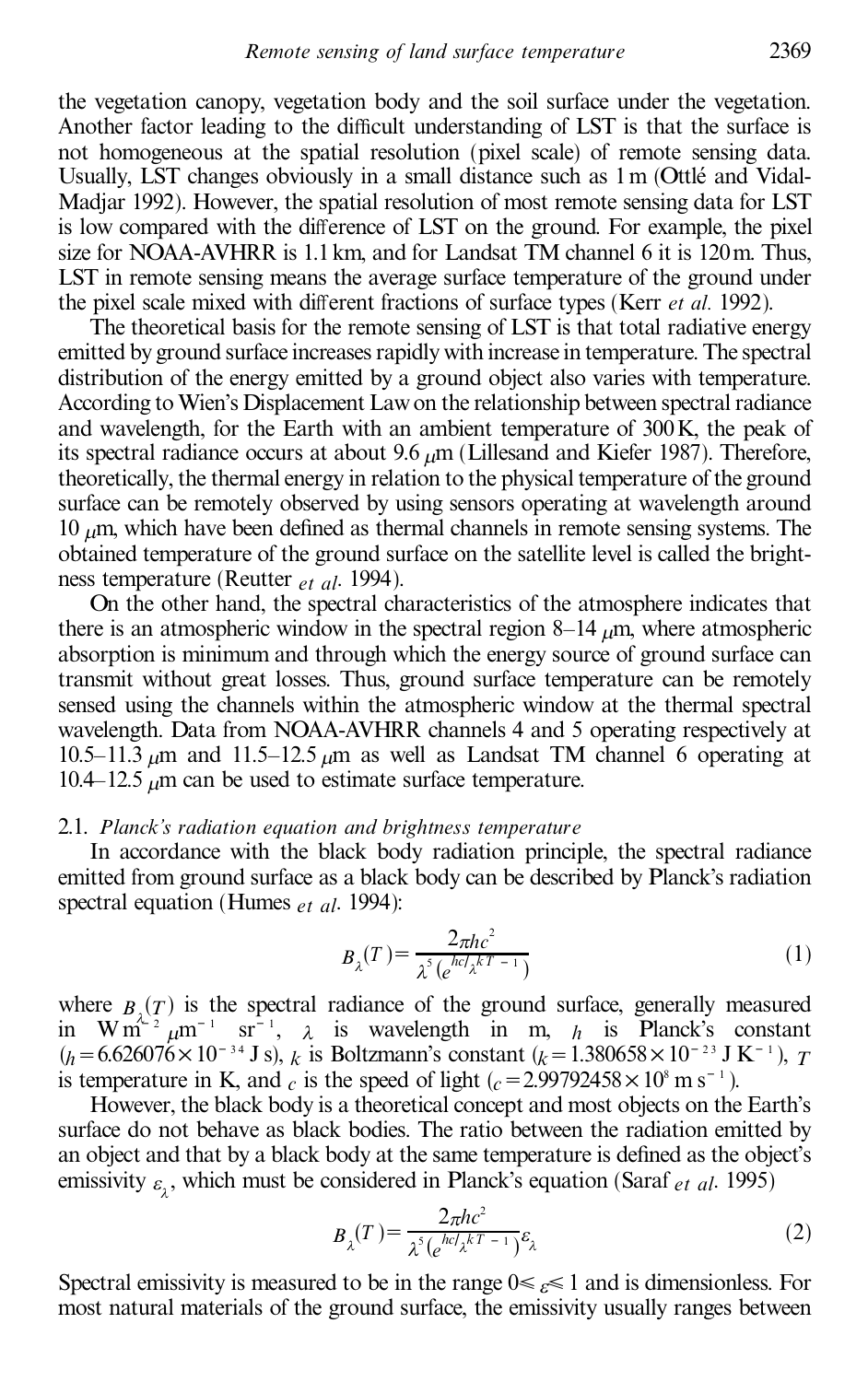0.91 and 0.98 in the thermal wave region  $8-14 \mu m$  (Lillesand and Kiefer 1987, Humes *et al*. 1994, Vogt 1996).

If there is no attenuation in the process of transferring the emitted spectral radiance from the surface through the atmosphere to the remote sensor, the temperature of the ground object can be theoretically determined, if the emitted spectral radiance  $B_\lambda(T)$  is measured, by inverting Planck's radiation equation as follows:

$$
T = \frac{c_2}{\lambda \ln(\left[\varepsilon_{\lambda} c_1 / \lambda^5 B_{\lambda}(T)\right] + 1)}
$$
(3)

where  $c_1$  and  $c_2$  are the constants with  $c_1 = 2\pi h c^2 = 3.741771995 \times 10^{-16}$  W m<sup>2</sup> and  $c_2 = hc/k = 1.43876869 \times 10^{-2}$  m K.

However, the spectral radiance of the ground surface is usually measured by a sensor installed in an airplane or satellite which is far from the ground. Therefore, the transmission of the emitted spectral radiance through the atmosphere to the sensor is affected by a number of factors, which make the retrieval of ground surface temperature from the remote sensing data more complicated. In the thermal wavelength, usually the atmosphere has three very important effects on the spectral radiation transmission: absorption, upward atmospheric radiance and bi-directional reflection of the downward atmospheric radiance (França and Craknell 1994). Therefore, the spectral radiance reaching the sensors is not only that emitted by ground objects and attenuated by atmospheric absorption, but also includes the radiance emitted by the atmosphere and the reflected component of the downward atmospheric radiance. At the same time, different viewing angles of the sensor and the characteristics of the ground objects also have significant effects on the observed radiance from space (Ignatov and Dergileva 1995, Wan and Dozier 1996).

### 2.2. *T he satellite-observed radiation*

The remote sensing of LST is based on the observed radiation, which mainly depends on the radiance emitted by ground surface, though the atmosphere also has many effects. Split-window algorithms for retrieval of LST are derived from the radiance transfer equation of thermal wavebands. Usually, the formation of the equation is based on the following assumptions: (1) the Earth's surface is a Lambertian body; (2) a cloud-free atmospheric condition exists; and (3) local atmospheric thermodynamic equilibrium conditions prevail. Therefore, the remotely sensed radiance  $I_i(T_i)$  for a given brightness temperature  $(T_i)$  in channel *i* is viewed at zenith angle *h* and has undergone attenuation by atmospheric absorption, emission and scattering on its path from the surface of the Earth to the altitude of the satellite sensor which usually is in space at several hundred kilometres from the ground (Franca and Cracknell 1994).

The absorption process within the atmospheric window of the thermal waveband is due to water vapour, carbon dioxide, nitrogen oxide, ozone oxide, methane and carbon monoxide in the order of decreasing importance. Comparing the magnitude of their effects, water vapour is the most important factor influencing the radiance transfer in the thermal spectral range. It is also highly variable in concentration and distribution, which makes any modelling difficult. The influence of other gases is much smaller compared to that of water vapour because they are relatively stable and uniform in concentration and distribution. So, their effects are, for simplicity, usually disregarded in the derivation of models for LST correction.

Different considerations to the radiation equation and different simplification to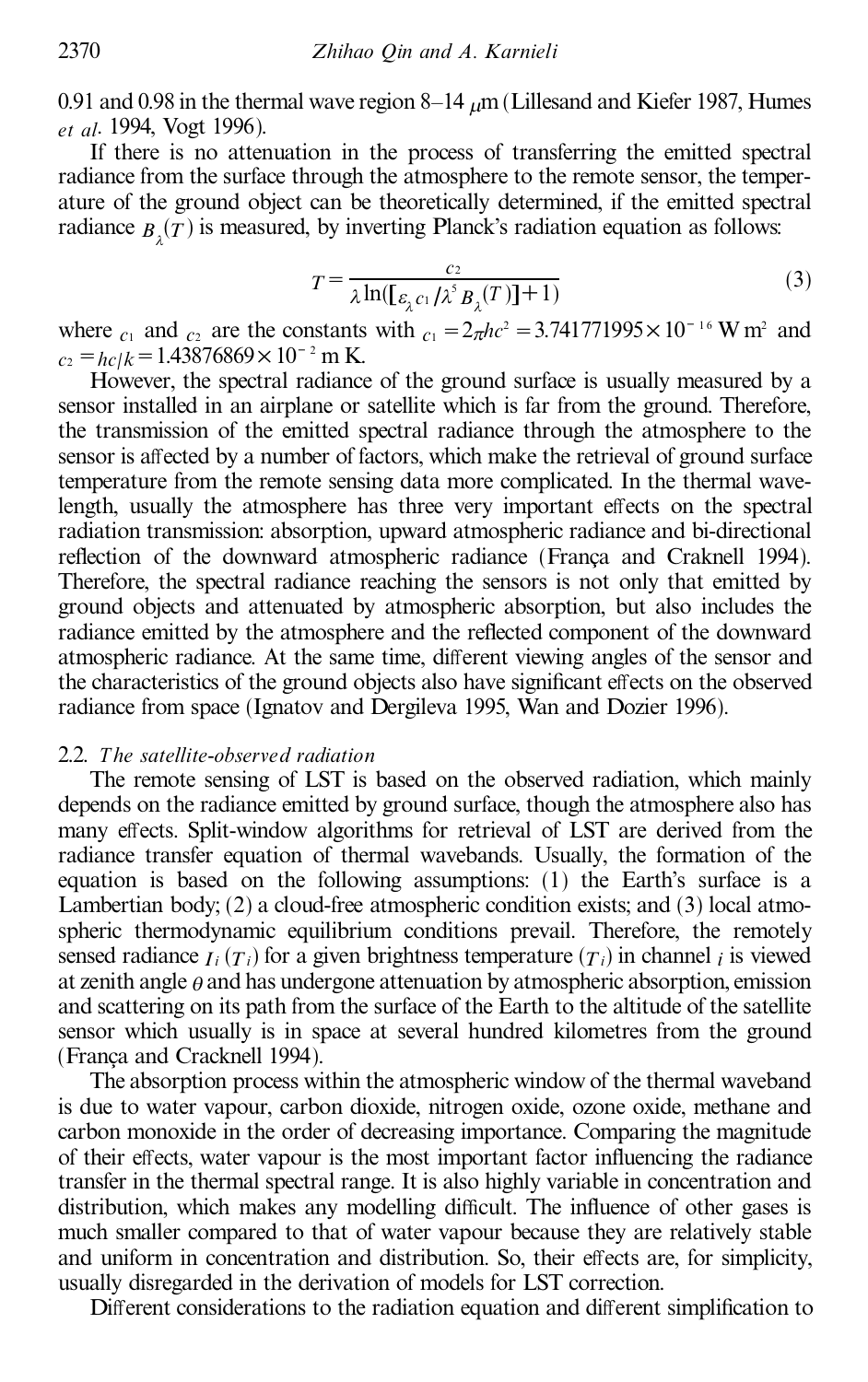the atmospheric effects have resulted in different algorithms for the retrieval of LST. According to Price (1984), the satellite-observed radiation  $I_{\lambda}(T_{\lambda})$  at the top of the atmosphere can be expressed as

$$
I_{\lambda}(T_{\lambda}) = B_{\lambda}(T_s) - \int_0^{\infty} d\tau_{\lambda} \exp(-\tau_{\lambda}^{'}) [B_{\lambda}(T_s) - B_{\lambda}(T_a(\tau_{\lambda} - \tau_{\lambda}^{'}))]
$$
(4)

where  $B_{\lambda}(T_s)$  is the ground surface radiation as a black body at temperature  $T_s$  and wavelength  $\lambda$ ,  $B_{\lambda}(T_s(\tau_a-\tau_a))$  is the atmospheric radiation at the atmospheric temperature  $T_a(\tau_1 - \tau_1)$  at optical thickness  $(\tau_1 - \tau_1)$ , in which  $\tau_2$  and  $\tau_2$  are the optical thickness from the ground level and the atmospheric height, respectively, to the sensor altitude in wavelength  $\lambda$ . Therefore, the second term of equation (4) represents the total atmospheric effects. Obviously, this equation treats the total atmospheric effects (absorption, upward and downward emitted radiance) as a negative term attenuating the original emitted radiance  $B_2(T_s)$  of the ground surface.

This equation can not be directly solved because it contains many unknowns. Thus, it is necessary to consider its simplification. For simplification, Price (1984) neglected aerosol scattering in the  $10-13 \mu m$  waveband and assumed the ground surface to be a black body. Thus, he only emphasized on the absorption and reemission of radiation by water vapour, which has the most important impact in the atmosphere on the spectral transmission of thermal energy through the lower atmosphere. After applying Taylor's expansion to Planck's equation and keeping only its first-order terms, Price (1984) got:

$$
T_{\lambda} = T_s (1 - \tau_{\lambda}) + \int_0^{\tau_{\lambda}} d\tau_{\lambda}^{\prime} T(\tau_{\lambda} - \tau_{\lambda}^{\prime})
$$
 (5)

Let  $d\tau'_{\lambda} = k_{\lambda} dU$  and  $f(U) = \tau_{\lambda} - \tau'_{\lambda}$ , where *U* represents the atmospheric absorber and ¾ ¾  $k$ <sup>2</sup> represents the absorption coefficient of the absorber at wavelength  $\lambda$ , equation (5) can be written as

$$
T_{\lambda} = T_s(1 - \tau_{\lambda}) + \int_0^{\tau_{\lambda}} k_{\lambda} T(U) dU
$$
 (6)

Defining the total effect of atmospheric conditions as  $A_{\lambda}U_{i} = \int k_{\lambda}T(U) dU$  and assuming the optical thickness  $\tau_{\lambda} \ll 1$  at the thermal band, equation (6) changes into

$$
T_{\lambda} = T_s + A_{\lambda} U_t \tag{7}
$$

A split-window algorithm for LST can be solved after applying equation (7) to the thermal channels 4 and 5 of AVHRR data for eliminating the atmospheric determinant *U<sup>t</sup>* .

In order to formulate a split-window algorithm for LST, Coll *et al*. (1994a) expressed the thermal radiance  $I_i(T_i)$  obtained by the satellite scanner in channel *i* as follows:

$$
I_i(T_i) = \varepsilon_i \tau_i(\theta) B_i(T_s) + L_i^{\uparrow}(\theta) + (1 - \varepsilon_i) \tau_i(\theta) \gamma_i L_i^{\downarrow}(\theta = 0)
$$
\n(8)

where  $T_s$  and  $T_i$  are, respectively, the LST and channel *i* brightness temperatures;  $\tau_i(\theta)$  is total atmospheric transmittance in channel *i* at viewing angle  $\theta$ ,  $L_i^{\uparrow}(\theta)$  is the upward radiance emitted by the atmosphere,  $L_i^{\mu}(\theta=0)$  is the downward radiance emitted by the atmosphere in nadir direction, and  $\gamma$ *i* is a parameter that depends on the channel and the type of atmosphere.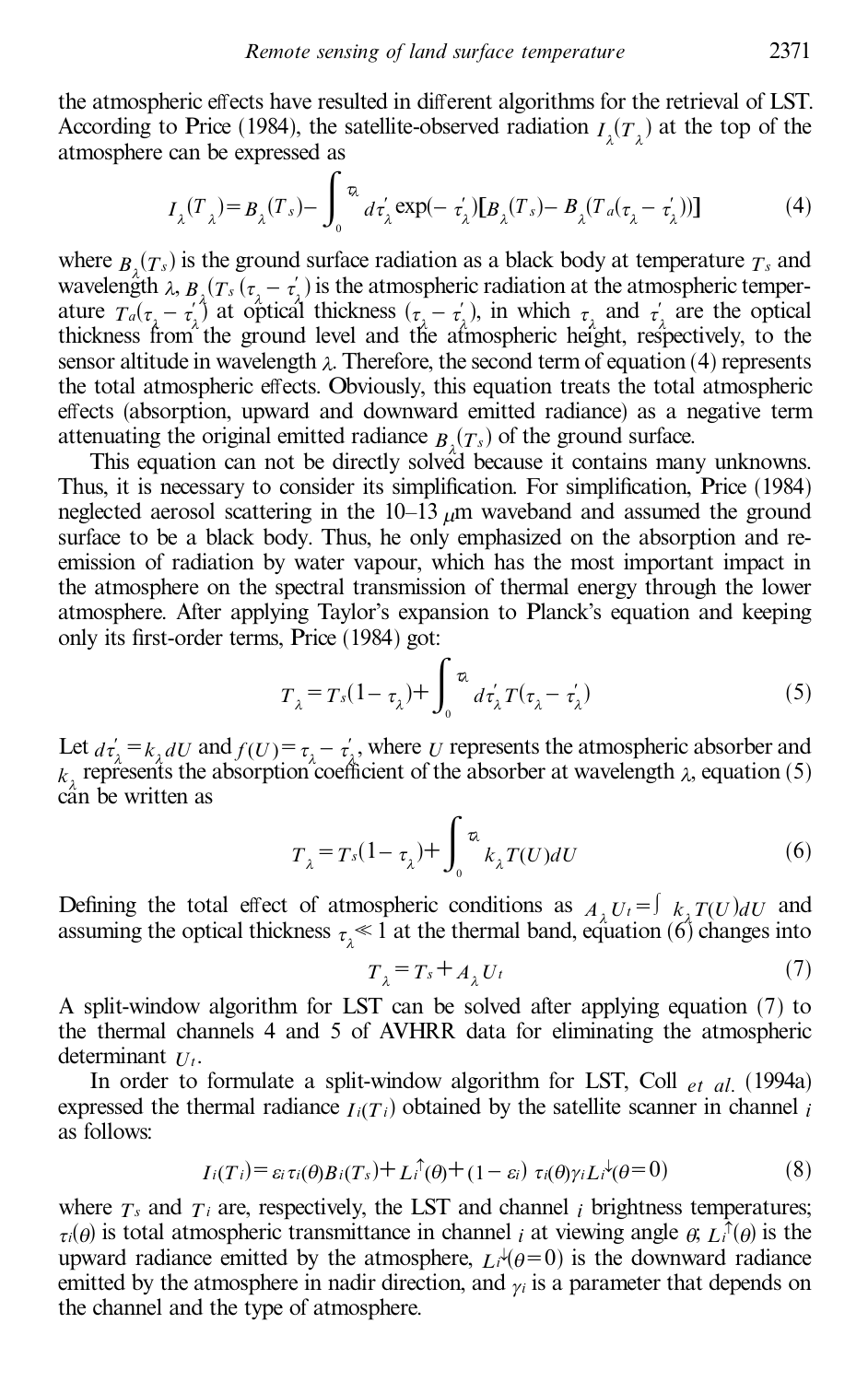For derivation, several assumptions have to be made. A black body surface is generally assumed. Thus, only the atmospheric emission and absorption are accounted for. Besides, it is necessary to define a mean radiation temperature  $T_{ai}$ of the atmosphere to which the radiance emitted by the atmosphere,  $L_i^{\uparrow}(\theta)$ , can be referred. Finally, Planck's function can be simplified by linearization in terms of temperature. By using Taylor's expansion to the Planck function and only taking the first order of the expansion, equation  $(8)$  can be written with a good approximation as

$$
T_s - T_i = [(1 - \tau_i(\theta)) / \tau_i(\theta)](T_i - T_{ai})
$$
\n(9)

Actually, the assumption of a black body surface is not strictly true. Thus, the effect of ground emissivity has to be considered in the derivation. Adding emissivity correction complementary, equation (9) becomes

$$
T_s - T_i = [(1 - \tau_i(\theta)) / \tau_i(\theta)](T_i - T_{ai}) + b_i(1 - \varepsilon_i) / \varepsilon_i
$$
\n(10)

where  $b_i$  has dimensions of temperature and can be approximated as follows:

$$
b_i = \frac{T_i}{n_i} + \gamma i \left( \frac{n_i - 1}{n_i} T_i - T_{ai} \right) [1 - \tau_i(0)] \tag{11}
$$

in which  $\tau_i(0)$  is the atmospheric transmittance for nadir viewing and  $\eta_i$  is a radiometric parameter which depends on the channel and temperature interval considered and can be approximated as follows:

$$
B_i(T) \cong c_i T^{ni} \tag{12}
$$

in which  $c_i$  and  $n_i$  are constants for channel  $i$ . Given a temperature range of 280–320 K,  $n_i$  is equal to 4.58972 for Planck's function in the spectral range 8–14  $\mu$ m (França and Cracknell 1994) and  $c_i = 1$  in the range of 10–12  $\mu$ m for channels 4 and 5 of AVHRR (Price 1983). Specifically, Schmugge  $_{et \, al.}$  (1991) gave the value of  $_{ni}$ for channel 4 and 5 as  $n_4 = 4.822$  and  $n_5 = 4.472$  while the constant is given as  $n_4 =$ 4.51921 and  $n_5 = 4.12636$  by França and Cracknell (1994). Applying equation (11) to the thermal channels 4 and 5 of AVHRR data for eliminating the term  $T_{ai}$ , a split-window algorithm can be derived.

Two atmospheric correction models have been developed by Franca and Cracknell (1994) for the retrieval of LST from remote sensing data in the thermal wavebands: an airborne model for data obtained from low-flying platforms and a split-window algorithm for AVHRR data. For the later, the following radiance transfer equation has been used for the derivation on the basis of the assumption that spectral emissivity and transmittance are nearly independent of temperature (Franca and Cracknell 1994):

$$
I_i(T_i) = \varepsilon_i \tau_i(\theta, 0, Z) B_i(T_s) + \int_0^Z B_i(T_{az}) \frac{\partial \tau_i(\theta, z, Z)}{\partial z} dz
$$
  
+ 
$$
2\tau_i(1 - \varepsilon_i) \int_0^{\pi/2} \int_{-\infty}^0 B_i(T_{az}) \frac{\partial \tau_i(\theta', z, 0)}{\partial z} \cos \theta' \sin \theta' dz d\theta'
$$
(13)

where  $I_i(\tau_i)$  represents the spectral radiance recorded by a given channel *i* (*i*=4 or 5 for AVHRR),  $\varepsilon_i$  is the ground emissivity in channel *i*,  $Z$  is the altitude of the sensor and *z* is the average atmospheric altitude between the ground and the sensor altitude  $Z$ ,  $\tau$ <sub>i</sub>( $\theta$ ,0,*Z*) is the spectral transmittance of the atmosphere between the ground and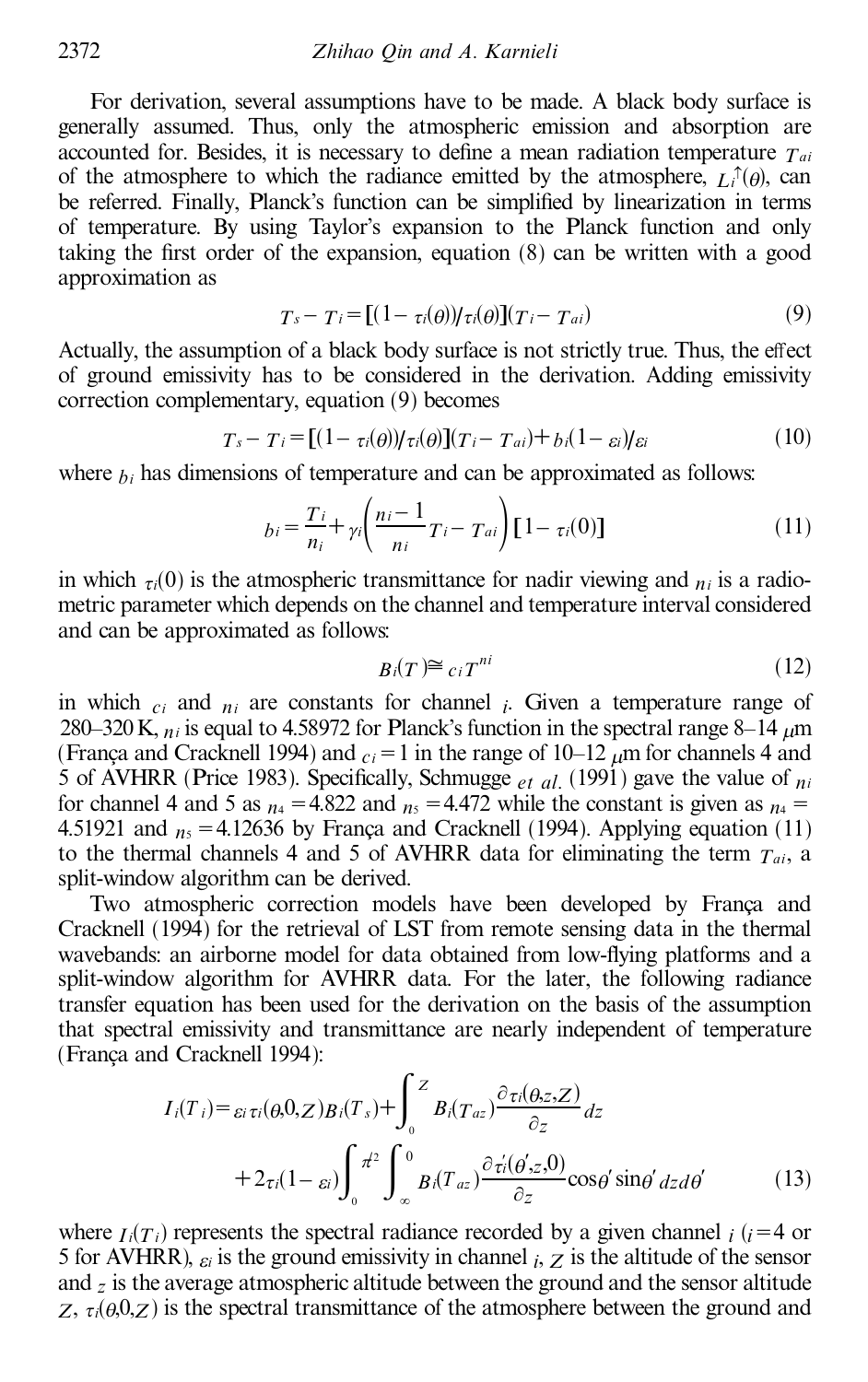the sensor altitude *z* at channel *i* with viewing angle  $\rho$ , and  $\rho'$  is the zenith angle of the downward atmospheric radiance.

The meaning of each term at the right-hand side of equation (13) is almost the same as that in equation (8), although their expression of details and accuracy are quite different. The first term of the right-hand side in equation  $(13)$  represents the radiance of the land surface at temperature  $T_s$  with emissivity  $\epsilon_i$  and atmospheric transmittance  $\tau$ *i* for channel *i*. The second term represents the radiance emitted by the atmosphere and received directly by the sensor. And the third term represents the downward atmospheric radiance that is reflected by the surface and then attenuated in its upward path to the sensor. Therefore,  $B_i(T_{az})$  means the atmospheric radiance in channel *i* for atmospheric temperature  $T_{az}$  at altitude *z*. And  $\tau_i(\theta_{z},Z)$  is the atmospheric effect on the atmospheric radiance  $B_i(T_{az})$  between altitudes  $\bar{z}$  and *Z*, and  $\tau_i(\theta', z, 0)$  is the atmospheric effect on the  $B_i(T_{az})$  on the way of downward  $\ddot{\cdot}$ radiance.

After some rational assumptions for the whole atmosphere have been made for simplification and Taylor's expansion have been applied to Planck's function, the above radiance transfer equation becomes

$$
T_s - T_i = \frac{1 - \varepsilon_i}{\varepsilon_i} L_i + \frac{T_i - T_a}{\varepsilon_i \tau_i(\theta) \cos(\theta)} W_i - 2 \frac{1 - \varepsilon_i}{\varepsilon_i} (T_a - T_i + L_i) W_i \tag{14}
$$

where  $W_i = a_1 i(\theta)w + a_2 i(\theta)w^2$ , in which *w* is the water vapour in the atmosphere and  $a_{1 i}$  and  $a_{2 i}$  are the parameters of the atmospheric state in channel *i*,  $T_a$  represents average atmospheric temperature and  $L_i$  is given by  $L_i = T_i / n_i$ , in which  $n_i$  is a constant for channel  $i$  defined in equation (12). Generally, the parameters of the atmospheric state,  $a_{1i}$  and  $a_{2i}$ , are calculated from simulation data by running the LOWTRAN 7 program, which is used to provide the standard atmospheric conditions. A split-window algorithm can be derived after equation (14) is applied to channels 4 and 5 of AVHRR data for eliminating the terms  $T_a$ .

#### 2.3. *A simple method to compute brightness temperature*

The retrieval of LST from AVHRR data needs the brightness temperature for channels 4 and 5 to be given at first. However, the calculation of a black body's temperature by Planck's equation is complex numerically because it needs to consider the spectral response functions of the temperature to the radiance in different wavelengths. Usually, it is done by a look-up table, which is calculated by central wavelength techniques for different temperature ranges (Wooster  $_{et}$   $_{el}$ , 1995). A simple method to compute brightness temperature from the observed radiance is provided by Sullivan (1995). The relationship of the radiance versus temperature is a simple monotonic function, which can be fitted accurately into a quadratic equation (Sullivan 1995):

$$
I_i(T_i) = I_0 + a(T_i - T_0)^2
$$
\n(15)

where  $I_i(T_i)$  is the observed radiance at brightness temperature  $T_i$  in channel *i*. By inverting the equation, we can get the brightness temperature from the observed radiance:

$$
T_i = T_0 + [(I_i(T_i) - I_0)/a]^{1/2}
$$
\n(16)

in which  $I_0$ ,  $a$  and  $T_0$  are the parameters given in table 1, from which we can see that the values of the three parameters vary only slightly among the AVHRRs, which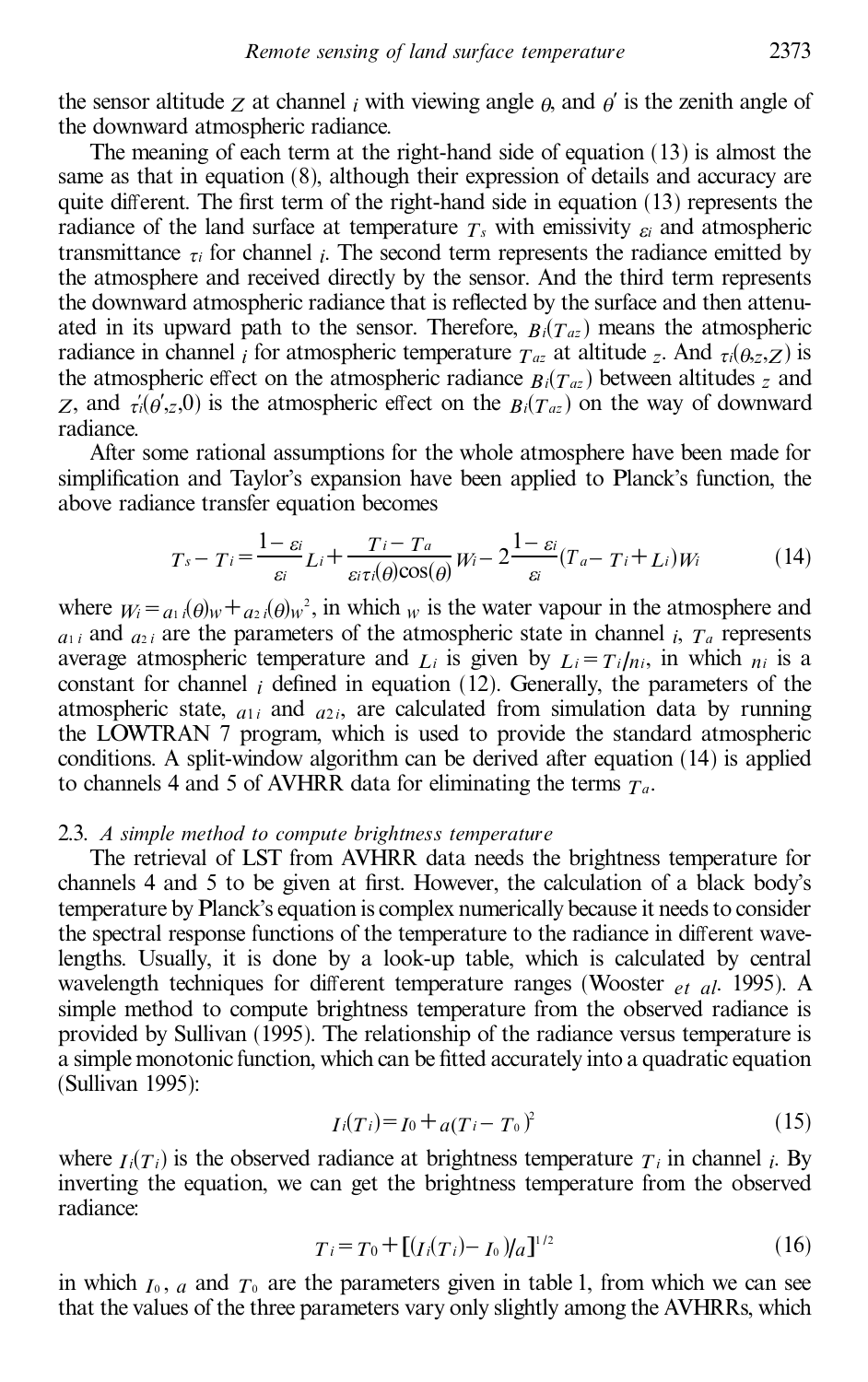|                                                |                                      | Channel 4                    |                                          |                                      | Channel 5                    |                                          |  |
|------------------------------------------------|--------------------------------------|------------------------------|------------------------------------------|--------------------------------------|------------------------------|------------------------------------------|--|
|                                                | T <sub>0</sub>                       | 1ο                           | a                                        | $T_{0}$                              | I <sub>0</sub>               | a                                        |  |
| $NOAA-12$<br>$NOAA-11$<br>$NOAA-09$<br>NOAA-07 | 173.55<br>174.39<br>174.65<br>174.32 | 8.00<br>8.00<br>8.00<br>8.00 | 0.00661<br>0.00662<br>0.00663<br>0.00662 | 161.70<br>162.41<br>162.90<br>162.27 | 7.86<br>7.91<br>7.92<br>7.90 | 0.00630<br>0.00632<br>0.00634<br>0.00632 |  |

Table 1. Values of  $I_0$ ,  $a$  and  $T_0$  for four AVHRRs (after Sullivan 1995).

were built to meet the same specifications. The difference between the estimation by this simple method and the value found from the look-up table calculated from Planck's radiance equation is generally about 0.3K. If the correction curve between radiance and temperature is added, the method can give a very accurate brightness temperature estimation (Sullivan 1995).

Therefore, by using either Planck's radiance equation or the simple method provided by Sullivan (1995), we can achieve the brightness temperature retrieval of LST from remote sensing data. In order to estimate LST, the brightness temperature must be calibrated by considering various effects between the original emitted radiance and the measured radiance (Sugita and Brutsaert 1993). As we will see in the next sections, many algorithms and models have been developed by scientists for this purpose.

## **3. Split-window algorithm for land surface temperature**

Because of its easy accessibility, National Oceanic and Atmospheric Administration (NOAA) AVHRR data have been extensively applied to the examination of LST for different purposes. A number of split-window algorithms for retrieval of LST from channels 4 and 5 of AVHRR data have been proposed in the last few decades. Though these algorithms differ greatly in calculation, two categories can be identified according to the form of their expression. We attempt here to compare some split-window methods so that the full understanding of their differences can be acquired.

### 3.1. *General form of split-window algorithm*

If  $T_4$  and  $T_5$  are respectively the brightness temperatures in channels 4 and 5 of AVHRR data, the general form of the split-window equation can be written as

$$
T_s = T_4 + A(T_4 - T_5) + B \tag{17}
$$

where  $T<sub>s</sub>$  represents the land surface temperature,  $\overline{A}$  and  $\overline{B}$  are the coefficients determined by the impact of atmospheric conditions and other related factors on the thermal spectral radiance and its transmission in channels 4 and 5.

The split-window algorithm developed by Price (1984) for NOAA-7 has been extensively quoted for LST study. After making several simplifications to the atmospheric effects on the radiation transmission from the ground to the sensor, Price (1984) obtained his split-window algorithm, having the general form of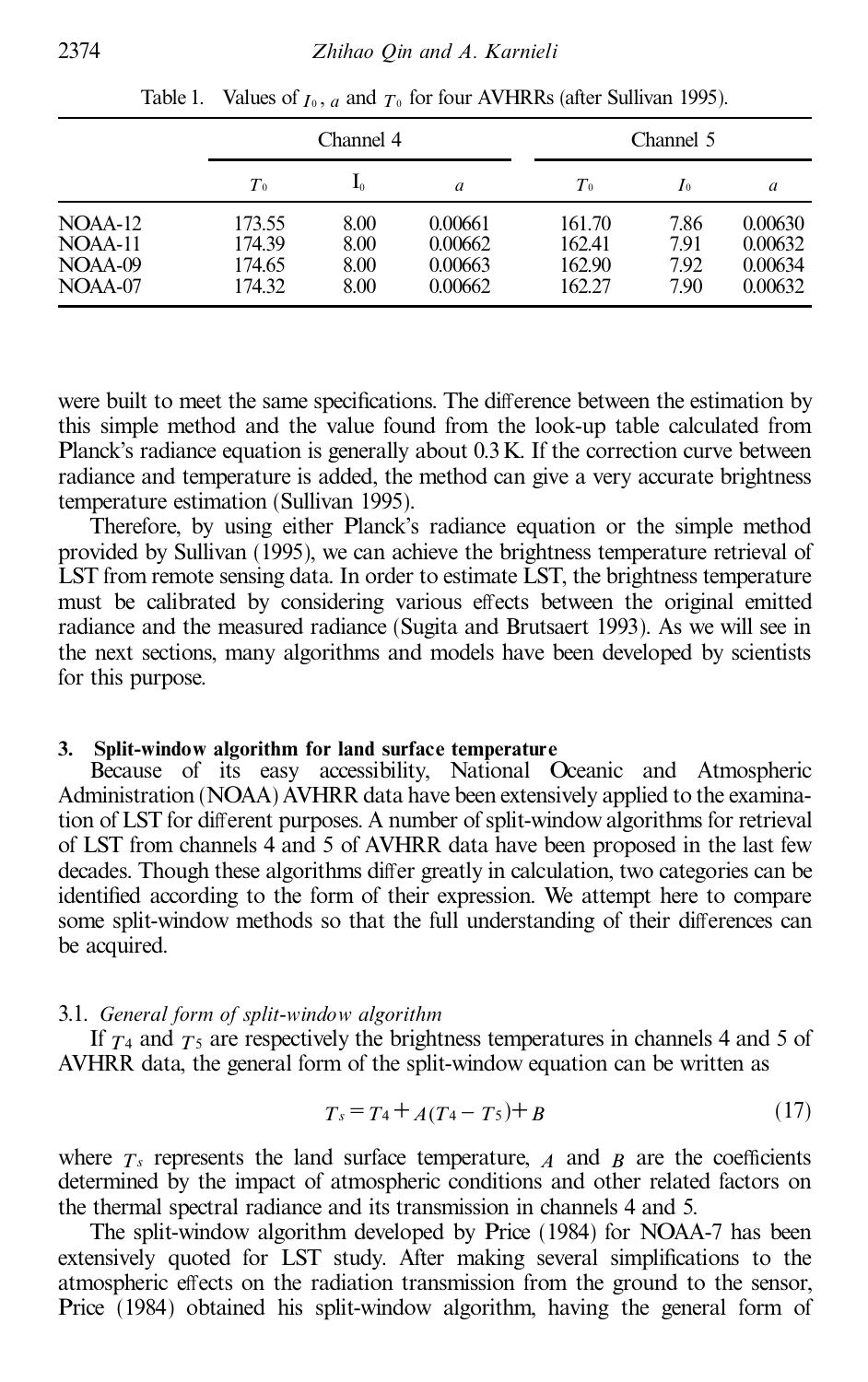equation (17). Coefficient *B* in the algorithm of Price (1984) is given as  $B=0$  and coefficient  $\overline{A}$  is as

$$
A = \frac{1}{A_r - 1} \tag{18}
$$

where  $A<sub>r</sub> = A<sub>5</sub>/A<sub>4</sub>$  is the function of atmospheric conditions, especially the contributions of atmospheric radiation emission and absorption in the thermal region. The successful use of the split-window algorithm relies on the accuracy of determination of the ratio  $A_r$  as a result of atmospheric effects. However, due to lack of detailed data on the atmospheric profile  $_{in\; situ}$  satellite pass, it is difficult to directly compute the ratio.

It is assumed that surface temperature is uniform in a small area with uniform surface features. Thus, the observed variation of brightness temperature is due to the atmospheric nonuniformity. Based on this assumption, Price (1984) estimated *A<sup>r</sup>* as the ratio of the observed variation of brightness temperature of a small area on the studied image with relatively uniform surface features under the pixel scale. Considering the possible impacts of instrument noise of the sensor and the nonuniformity of surface brightness temperature of the small area, it is preferable to computer the ratio  $A_t$  from averaged quantities. Thus,  $A_t = \Delta T_5 / \Delta T_4$ , in which  $\Delta T_4$ and  $\Lambda T_5$  are the average variation of brightness temperature of the small area in channels 4 and 5, respectively. Price (1984) found that the ratio value of  $A<sub>r</sub> = 1.30$ can be rational for most ground surfaces. Thus, equation (18) becomes

$$
T_s = T_4 + 3.33(T_4 - T_5) \tag{19}
$$

Obviously, this formula, if applying to other regions, may subject to possible errors due to the difference from the small area used to compute  $A<sub>r</sub>$  and many unknown atmospheric effects.

In order to improve the accuracy of the split-window algorithm, several modifications to the method of Price (1984) have been published since the mid-1980s. Based on their radiance transfer equation (8), which considers the satellite zenith observation  $\theta$  and surface emissivity  $\varepsilon_i$  of channel *i*, Coll  $_{et}$  *al*. (1994a) developed a new splitwindow algorithm for LST estimation. Though the algorithm keeps the general form of equation  $(17)$ , its coefficients are given quite differently due to different considerations to the atmospheric effects and the ground emissivity. The two coefficients are given by Coll *et al*. (1994a) as follows:

$$
A = [1 - \tau_4(\theta)]/[\tau_4(\theta) - \tau_5(\theta)] \tag{20}
$$

$$
B = \frac{1 - \varepsilon_4}{\varepsilon_4} b_4 + A \tau_5(\theta) \left[ \frac{1 - \varepsilon_4}{\varepsilon_4} b_4 - \frac{1 - \varepsilon_5}{\varepsilon_5} b_5 \right] \tag{21}
$$

in which  $b_4$  and  $b_5$  can be given by equation (11) or approximated by equation (50) for channels 4 and 5.In order to approximate  $b_4$  and  $b_5$  by equation (50), a sample representing the studied region needs to be taken from the AVHRR image. Obviously, the coefficient  $\overline{A}$  is only the function of atmospheric conditions. This is the same as that in Price (1984). However, the coefficient  $B$  given by Coll  $_{et}$   $_{al}$ . (1994a) is related to both atmospheric effects and ground emissivity, while it is equal to  $0$  in Price (1984).

Coll  $_{et}$  *al*. (1994a) calculated the two coefficients *A* and *B* for a set of atmospheric profiles in their study. They found that water content in the atmosphere, when it is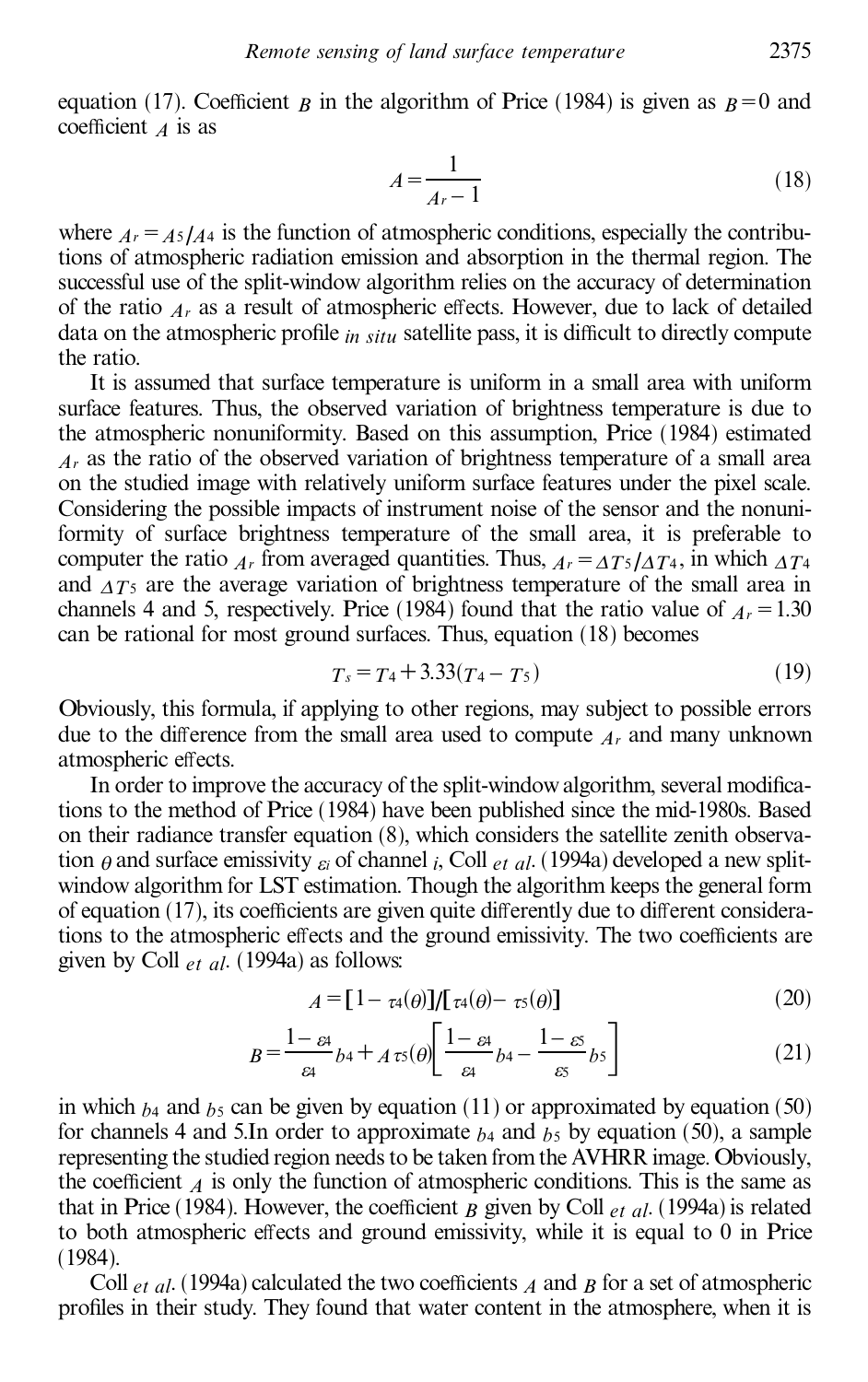above  $1 \text{ g/cm}^2$ , plays the most important effect in determining  $\Lambda$ , which is estimated to be 2.5–2.8 for the water content ranging from 1 to  $3.5 \text{ g cm}^{-2}$ . After analysing the impact of atmospheric transmittance on  $\overline{A}$ , Coll *et al.* (1994a) proposed a modified split window equation to their algorithm. The modified equation still has the general form of equation (17), but coefficient  $\lambda$  is determined as follows:

$$
A = d_0 + d_1(T_4 - T_5) \tag{22}
$$

where  $d_0$  and  $d_1$  are constants with  $d_0 = 1.29$  and  $d_1 = 0.28$ . Coefficient *B* is given as the same in equation (21). This modified equation can give an error of  $0.33K$  in estimation of  $T_s$ . Obviously, coefficient  $\lambda$  in the modified equation is not a constant but depends linearly on the brightness temperature difference between channels 4 and 5 of AVHRR data. This is quite difference from equations  $(18)$  and  $(20)$ .

Based on the structural components of ground surfaces, a methodology has been developed by Sobrino *et al*. (1991) for the atmospheric and emissivity corrections to the brightness temperature of AVHRR data. Though the algorithm proposed by Sobrino  $_{et}$   $_{al}$ . (1991) also has the general form as equation (17), its two coefficients *A* and *B* are given in a much more complicated form than the algorithms of Price (1984) and Coll  $_{et}$   $_{al}$ . (1994a). The effects of surface emissivities, atmospheric absorption coefficients and total water vapour amount in channels 4 and 5 are directly expressed in the determination of the coefficients  $\hat{A}$  and  $\hat{B}$  by Sobrino  $\hat{e}$  *et al.* (1991) as follows:

$$
A = \frac{\alpha s \beta 4 + \alpha 4 \beta s w}{\alpha 4 \beta s - \alpha s \beta 4}
$$
 (23)

$$
B = \frac{(1 - \varepsilon_4)\alpha_4\beta_5}{\varepsilon_4 \alpha_4 \beta_5 - \alpha_5 \beta_4} (1 - 2k_{4W})L_4 - \frac{(1 - \varepsilon_5)\alpha_5\beta_4}{\varepsilon_5 \alpha_4 \beta_5 - \alpha_5 \beta_4} (1 - 2k_{5W})L_5
$$
(24)

Here *w* donates the amount of water vapour in the atmosphere (gcm<sup>-2</sup>),  $k_i$  is the absorption coefficient of the whole atmosphere (mainly water vapour) in channel  $_i$ , measured in percentage,  $\alpha_i = \varepsilon_i \tau_i \cos(\theta)$ ,  $\beta_i = k_i [1 + 2\tau_i(1 - \varepsilon_i) \cos(\theta)]$ ,  $L_i = T_i/n_i$  in which  $n_i$  is a constant given in equation (12) for channel  $i$ , and  $\tau_i$  is the atmospheric transmittance in channel *i* .

Compared to the algorithms given by Price (1984) and Coll *et al*. (1994a), this algorithm directly relates both coefficients  $A$  and  $B$  to the effects of atmospheric conditions and ground emissivity. In Price (1984) only atmospheric effects are considered for coefficient *A* and in Coll *et al.* (1994a) only coefficient *B* is related to the both effects.

Based on their radiation transfer equation  $(13)$  and simplification to the atmospheric effects, França and Cracknell (1994) also developed a split-window algorithm for retrieval of LST. The algorithm has the general form as equation (17) with the two coefficients given as follows:

$$
A = (D_5 C_4 + D_4 C_5) / (D_5 C_4 - D_4 C_5)
$$
\n(25)

$$
B = \frac{(1 - \varepsilon_4)(1 - 2\mu_4)L_4D_5C_4}{\varepsilon_4(D_5C_4 - D_4C_5)} - \frac{(1 - \varepsilon_3)(1 - 2\mu_5)L_5D_4C_5}{\varepsilon_5(D_5C_4 - D_4C_5)}
$$
(26)

where  $C_i = \varepsilon_i \tau_i(\theta) \cos(\theta)$  and  $D_i = W_i[1+2(1-\varepsilon)\tau_i(\theta) \cos(\theta)]$ , in which  $W_i$  is defined in equation (14). This algorithm is very similar to that of Sobrino *et al*. (1991). Actually,  $C_i$  in (25) and (26) is the same as  $\alpha_i$  in (23) and (24). The only difference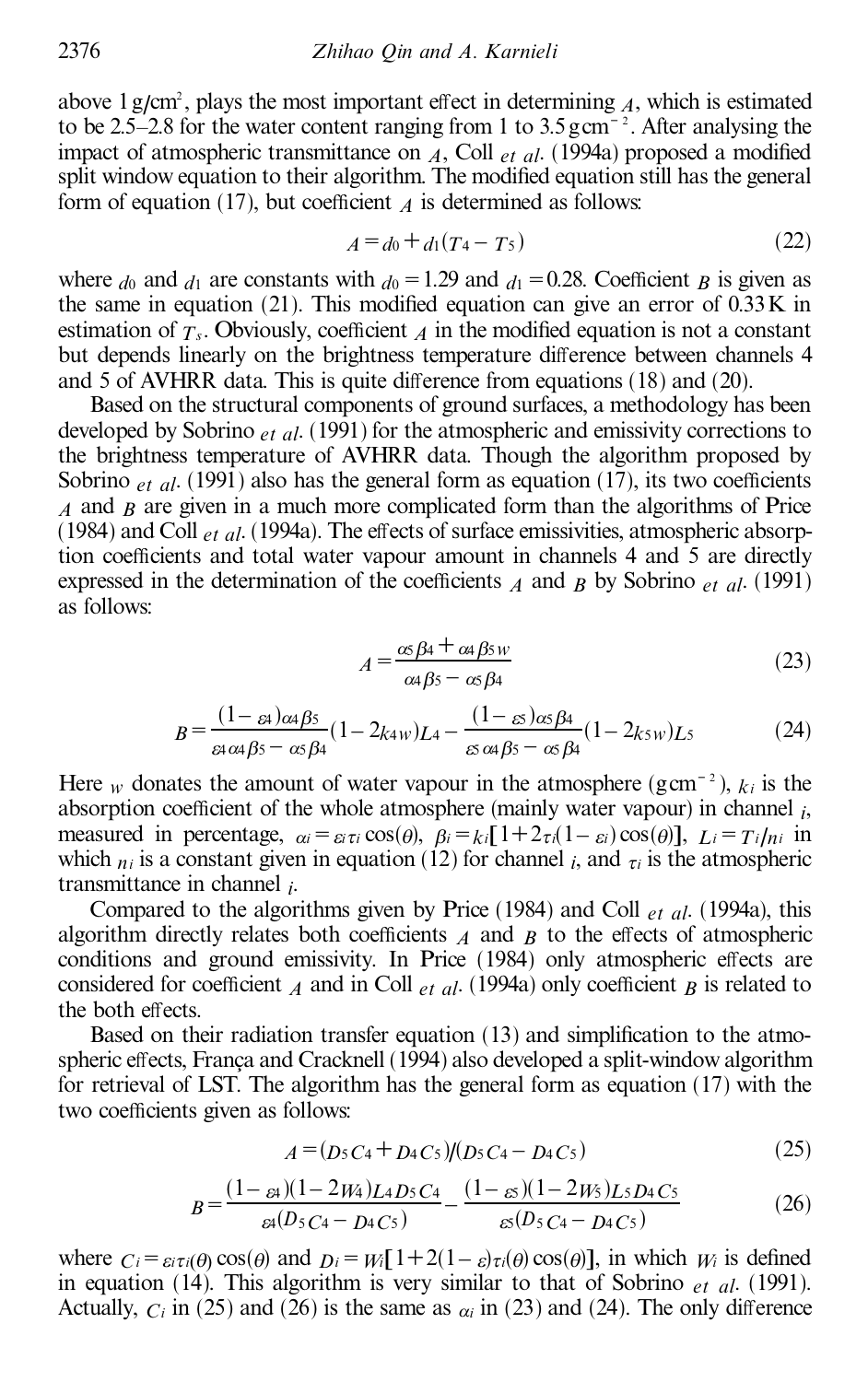between them is that the viewing angle is considered for atmospheric transmittance in  $C_i$  while that is not in  $\alpha_i$ .  $D_i$  in (25) and (26) is also almost the same as  $\beta_i$  in (23) and (24). The difference between  $D_i$  and  $\beta_i$  is in the atmospheric parameter used for estimating them. The parameter used for  $D_i$  is  $W_i$ , a function of water vapour in the atmosphere, while that for  $\beta_i$  is  $k_i$ , the absorption coefficient of the atmosphere. Thus, it can be concluded that equations  $(25)$  and  $(26)$  are almost the same as  $(23)$ and (24).

Using the parameters  $A_0$ ,  $P$  and  $M$  given by Becker and Li (1990), Sobrino and Caselles (1991) proposed a simplified algorithm with the two coefficients  $\hat{A}$  and  $\hat{B}$  as:

$$
A = (M - P)/2 \tag{27}
$$

$$
B = A_0 + T_4(p - 1) \tag{28}
$$

where the parameters  $A_0$ ,  $P$  and  $M$  have been calculated by Becker and Li (1990) as:

$$
A_0 = 1.274
$$
  
 
$$
P = 1 + 0.15616(1 - \varepsilon)/\varepsilon - 0.482\Delta\varepsilon/\varepsilon^2
$$
 (29)

$$
M = 6.26 + 3.98(1 - \varepsilon)/\varepsilon + 38.33\Delta\varepsilon/\varepsilon^2
$$
 (30)

in which  $\varepsilon = (\varepsilon + \varepsilon)/2$  and  $\Delta \varepsilon = \varepsilon + \varepsilon$ . From equations (27)–(30), we can see that the important coefficients  $A$  and  $B$  in the algorithm proposed by Sobrino and Caselles (1991) are directly expressed as the functions of surface emissivity in channels 4 and 5. It seems that the effects of atmospheric conditions are expressed as constants. This emphasis is quite difference from that of Price  $(1984)$ , Coll *et al.*  $(1994a)$ , Sobrino *et al.* (1991) and Franca and Cracknell (1994), which emphasize the effects of atmosphere in the calculation of coefficients  $\vec{A}$  and  $\vec{B}$ .

Therefore, using equation  $(17)$  with the two coefficients, theoretically, it should be possible to retrieve the true surface temperature if the total atmospheric transmittance  $\tau$ *i*, the total water vapour content *w* for a given atmospheric state and  $\epsilon$ 4 and  $\epsilon$ <sub>5</sub> of the surface are known. However, the detailed data for these variables are usually not available *in situ* the satellite sensor observing the thermal radiance. Thus, the method for estimating the coefficients  $\overline{A}$  and  $\overline{B}$  is usually based on the simulation data given by running the LOWTRAN 7 program for a standard atmospheric profile (Sobrino *et al.* 1991, Coll *et al.* 1994a, França and Cracknell 1994).

#### 3.2. *Other forms of split-window algorithm*

Apart from the general form of equation (17), other forms of the split-window algorithm for the retrieval of LST from AVHRR data also have been proposed by different scholars in the last decades (Badenas and Caselles 1992, Norman *et al.*) 1995, Vogt 1996). The algorithm given by Becker and Li (1990) is worthy of detailed description since it has been cited in many papers (França and Cracknell 1994, Givri 1995) on the study of LST. Becker and Li (1990) presented a local split-window algorithm for viewing angles of up to  $46^{\circ}$  from nadir, given as follows:

$$
T_s = A_0 + P(T_4 + T_5)/2 + M(T_4 - T_5)/2
$$
\n(31)

where  $A_0$ ,  $P$  and  $M$  are coefficients influenced by a number of factors in the process of radiance transmission from the ground to the sensor. For AVHRR data, coefficient  $A_0 = 1.274$  and *P* and *M* are determined by equations (27) and (28). Later Becker and Li (1995) modified their algorithm into a general one keeping the form of equation  $(31)$ . The only difference in the modified algorithm is that the coefficients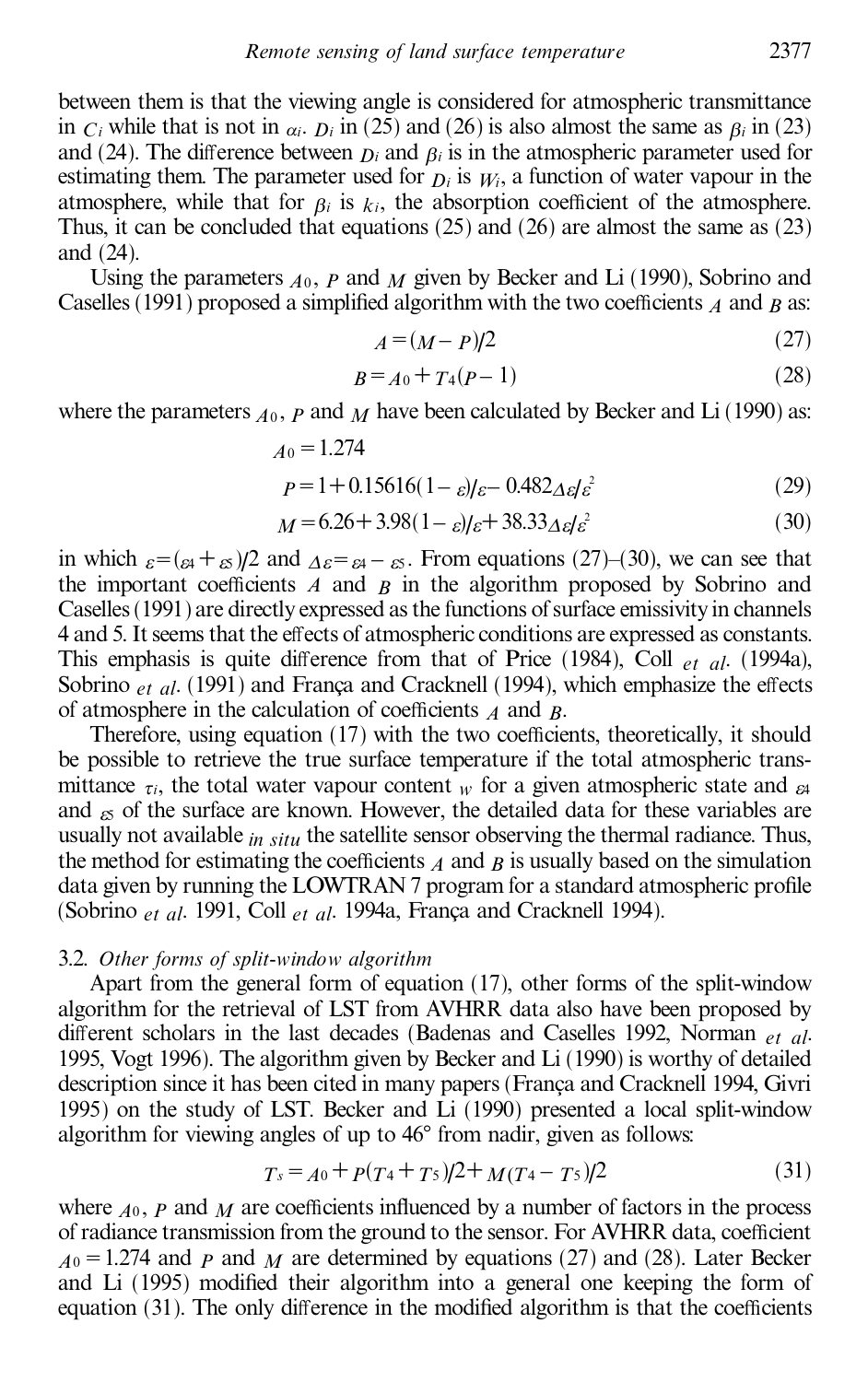are determined in terms of water content calculated from radiance simulation using the LOWTRAN 7 program (Caselles *et al*. 1997).

Based on Becker and Li (1990), a generalized split-window algorithm has been developed by Wan and Dozier (1996). The form of algorithm is the same as equation (32) but the coefficients  $P$  and  $M$  are given as follows:

$$
P = A_1 + A_2 \Delta \varepsilon \varepsilon^2 + A_3 (1 - \varepsilon) \varepsilon \tag{32}
$$

$$
M = B_1 + B_2 \Delta \epsilon_1 \epsilon^2 + B_3 (1 - \epsilon) \epsilon \tag{33}
$$

where  $A_1 \sim A_3$  and  $B_1 \sim B_3$  are parameters estimated by the method given by Becker and Li (1990). The difference is that Wan and Dozier (1996) defined  $A_1$  in their model as a variable while Becker and Li (1990) defined it as a constant equal to 1. Similarly, the parameters are determined by regression analysis of the brightness temperature data to the simulated ground data of standard atmosphere given by the LOWTRAN 7 program, based on many assumptions on such variables as atmospheric state and viewing angles. Wan and Dozier (1996) compared the error of the generalized algorithm by the viewing angle  $\theta$ -independent and  $\theta$ -dependent methods. Simulation shows that the  $\theta$ -dependent method is better than the  $\theta$ -independent one. By using the  $\theta$ -dependent algorithm, the variation in the atmospheric column water vapour is separated from the optical path change with respect to viewing angle so that the accuracy of surface temperature retrieval is improved. The algorithm can give an accuracy of 1K in LST retrieval. Although a procedure has been established by Wan and Dozier (1996) for the  $\rho$ -dependent methods, the details of how to determine the parameters and their empirical solution for the retrieval of LST from AVHRR data are not given.

Ottlé and Vidal-Madjar (1992) also presented a split-window algorithm for retrieving LST from channels 4 and 5 of AVHRR data, by using a linear relationship between LST and brightness temperature as follows:

$$
T_s = a_0 + a_1 T_4 + a_2 T_5 \tag{34}
$$

where  $a_0$ ,  $a_1$  and  $a_2$  are coefficients representing the total effects of the atmospheric conditions and the impact of ground surface emissivity. It is well known that LST is extremely variable in space. Even within a distance of  $1 \text{ m}$ , an obvious difference can be obtained to the surface temperature and near surface temperature. Moreover, it is not a simple matter to average ground data (if available) at the satellite pixel scale. In order to estimate the coefficients of the above linear equation, the 1207 atmospheric situations from the Automatized Atmospheric Absorption Atlas have been considered by Ottlé and Vidal-Madjar (1992) for the three general air masses: tropical, mid-latitude andpolar systems. Regressions were computedfor each possible viewing angle so that the coefficients of the equation can be determined in relation to the variation of the viewing angles. Table 2 presents the results for the mid-latitude atmosphere with different viewing angles, by assuming that the surface behaves like a perfect black body in the two spectral bands. Ottlé and Vidal-Madjar (1992) noticed from the result that the scan angle has little influence on the coefficient value of the algorithm and that the root mean square (rms.) error on LST retrieval is very small in all the cases, increasing very slowly with angle.

It is well known that the radiance of thermal wavebands is strongly affected by surface emissivity, which prevents the direct use of the split window coefficients over land. Keeping in mind that viewing angle has little effect on the coefficients, Ottlé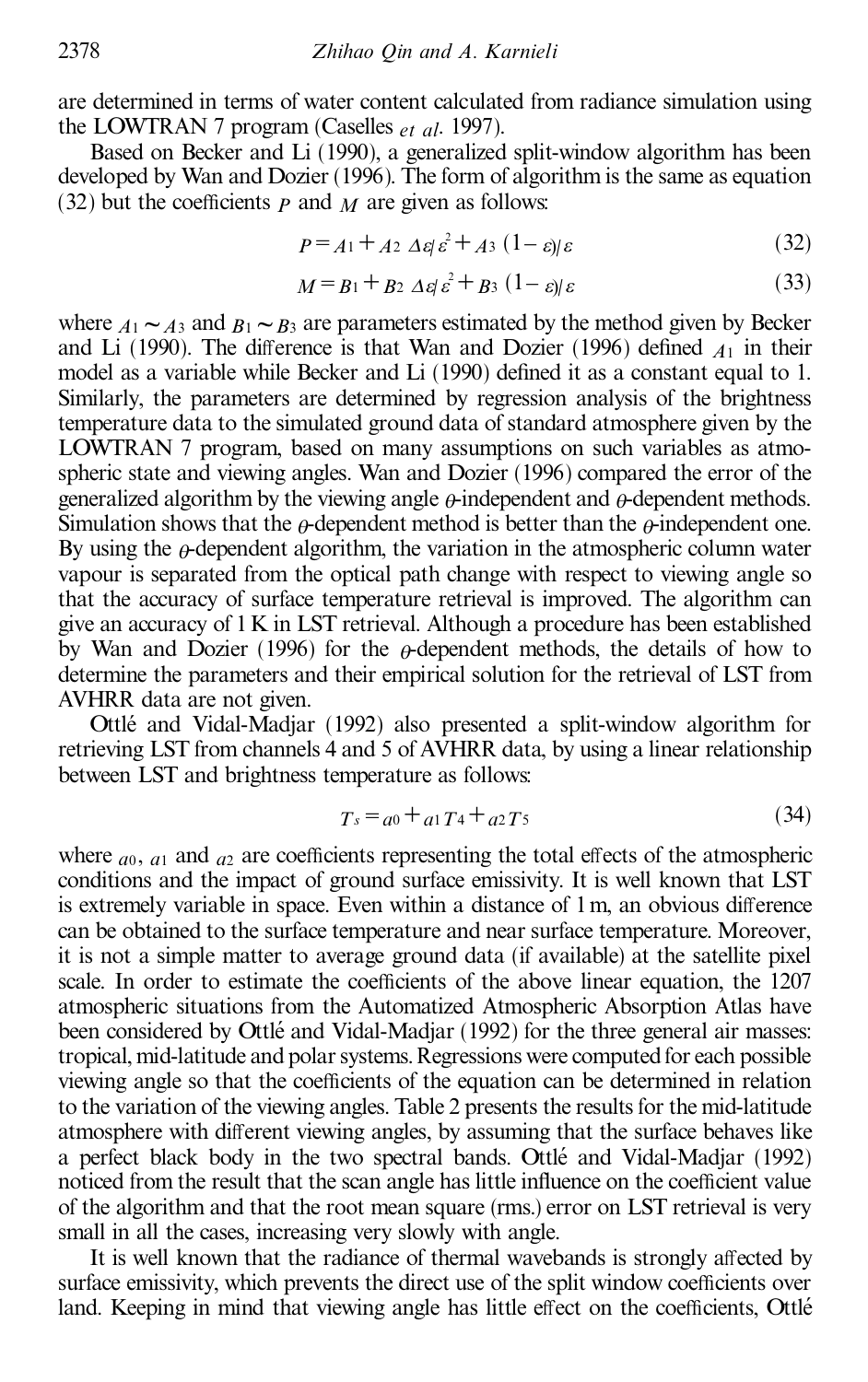|             | Coefficients   |                |                |                 |
|-------------|----------------|----------------|----------------|-----------------|
| Angle $(°)$ | a <sub>0</sub> | a <sub>1</sub> | a <sub>2</sub> | rms. $error(K)$ |
| 0.0         | 0.858          | 3.218          | $-2.218$       | 0.123           |
| 9.0         | 0.854          | 3.225          | $-2.225$       | 0.123           |
| 16.0        | 0.833          | 3.230          | $-2.231$       | 0.128           |
| 23.0        | 0.852          | 3.258          | $-2.258$       | 0.135           |
| 32.0        | 0.880          | 3.289          | $-2.290$       | 0.145           |
| 38.0        | 0.924          | 3.328          | $-2.329$       | 0.158           |
| 44.0        | 0.928          | 3.372          | $-2.372$       | 0.174           |
| 48.0        | 0.910          | 3.409          | $-2.410$       | 0.189           |
| 53.0        | 0.929          | 3.468          | $-2.469$       | 0.211           |

Table 2. Coefficients of the AVHRR split-window algorithm for different viewing angles (after Ottlé and Vidal-Madjar 1992).

and Vidal-Madjar (1992) analysed the effect of surface emissivity on LST retrieval. In the first step, the surface emissivity has been assumed to be the same in the infrared channels of AVHRR so that the general effect of emissivity can be clearly shown. The result of the analysis is listed in table 3. Ottlé and Vidal-Madjar (1992) found that an error of 2% on the mean value of ground emissivity ( $\delta \epsilon$ =2%) could yield an error of 1K on the estimated LST ( $\delta T = 1$ K). This is much better than what Becker (1987) estimated  $\delta T = 1$  K for  $\delta \epsilon = 1$ %. However, the scan angle has a slightly greater effect on the coefficients and the rms. errors decrease a little for lower values of emissivity.

Generally, the ground emissivity can be assumed to be  $0.96-0.98$  for most situations. In the second step, Ottlé and Vidal-Madjar (1992) evaluated the effect of emissivity difference between channels 4 and 5 of AVHRR data on the estimation of the coefficients in equation  $(34)$  using simulation data. Table 4 shows the result of the simulation, which shows that the effect of the spectral variation of the surface emissivity on the split-window algorithm increases with the value of the scan angle in all cases. For an error of emissivity difference  $\delta(A_{\epsilon})=2\%$ ,  $\delta T$  is about 1.5 K for nadir view and 2.5K for the viewing angle of 53°. When using  $\delta(\Delta \varepsilon) = 1\%$ , they got  $\delta T$  to be about 1 K for the same conditions as used by Becker (1987), who predicted  $\delta T = 2.5 \text{ K}$  for  $\delta(A_{\varepsilon}) = 1\%$ .

|                 |                |                | Coefficients   |                |               |  |
|-----------------|----------------|----------------|----------------|----------------|---------------|--|
| Mean emissivity | Angle $\theta$ | a <sub>0</sub> | a <sub>1</sub> | a <sub>2</sub> | rms error (K) |  |
| 1.0             |                | 0.859          | 3.218          | $-2.218$       | 0.123         |  |
| 1.0             | 53.0           | 0.929          | 3.468          | $-2.469$       | 0.211         |  |
| 0.98            | $\theta$       | $-0.403$       | 3.219          | $-2.211$       | 0.111         |  |
| 0.98            | 53.0           | $-0.418$       | 3.506          | $-2.499$       | 0.201         |  |
| 0.96            | $\theta$       | $-1.687$       | 3.213          | $-2.197$       | 0.102         |  |
| 0.96            | 53.0           | $-1.761$       | 3.487          | $-2.471$       | 0.184         |  |
| 0.94            |                | $-2.889$       | 3.214          | $-2.190$       | 0.097         |  |
| 0.94            | 53.0           | 3.151          | 3.524          | $-2.499$       | 0.178         |  |

Table 3. Coefficients of the AVHRR split-window algorithm for different viewing angles and mean emissivity (after Ottlé and Vidal-Madjar 1992).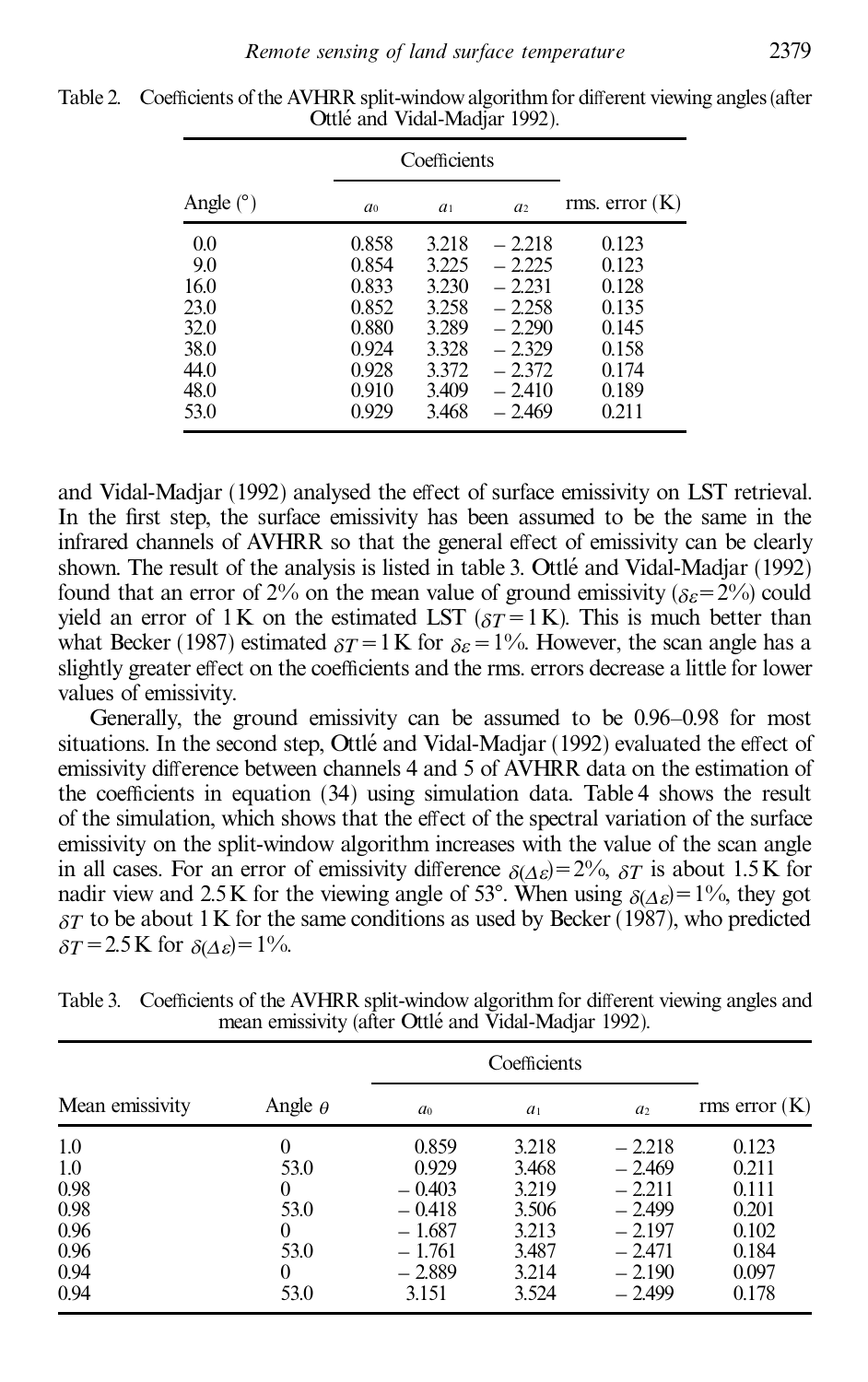|                                                                                                                                                                | 1.4            |                                                                      |                                                    |                                                                      |                                                    |
|----------------------------------------------------------------------------------------------------------------------------------------------------------------|----------------|----------------------------------------------------------------------|----------------------------------------------------|----------------------------------------------------------------------|----------------------------------------------------|
| Emissivity                                                                                                                                                     |                | a <sub>0</sub>                                                       | a <sub>1</sub>                                     | a <sub>2</sub>                                                       | rms. error $(K)$                                   |
| $\varepsilon_4 = 0.98$<br>$\varepsilon_5 = 0.985$<br>$\varepsilon_4 = 0.96$<br>$\varepsilon_{5} = 0.98$<br>$\varepsilon_4 = 0.98$<br>$_{\varepsilon_5} = 1.00$ | 53<br>53<br>53 | $-0.502$<br>$-0.515$<br>$-2.186$<br>$-2.239$<br>$-1.301$<br>$-1.368$ | 3.023<br>3.349<br>2.444<br>2.830<br>2.510<br>2.901 | $-2.013$<br>$-2.339$<br>$-1.420$<br>$-1.804$<br>$-1.492$<br>$-1.881$ | 0.116<br>0.201<br>0.173<br>0.250<br>0.161<br>0.239 |
|                                                                                                                                                                |                |                                                                      |                                                    |                                                                      |                                                    |

Table 4. Coefficients of the AVHRR split-window algorithm for different viewing angles and different emissivity in the two channels 4 and 5 of the AVHRR (after Ottlé and Vidal-Madjar 1992).

Kerr *et al*. (1992) also proposed an algorithm for retrieval of LST in semi-arid and arid environments. The algorithm is similar to equation (34). They considered the surface in arid and semi-arid environment to be composed of vegetation coverage and the bare soil though vegetation coverage is sparse. According to equation (34), the surface temperatures of vegetation canopy,  $T_v$ , and bare soil,  $T_{bs}$ , can be estimated.

The LST in the environment is the function of  $T<sub>v</sub>$  and  $T<sub>bs</sub>$  according to the following formula:

$$
T_s = CT_v + (1 - c)T_{bs} \tag{35}
$$

where  $C$  is a fractional coefficient of vegetation coverage in semi-arid and arid environment, which can be derived from Normalized Difference Vegetation Index (NDVI) values with the expression (Kerr *et al*. 1992):

$$
C = (NDVI - NDVIbs)/(NDVIv - NDVIbs)
$$
\n(36)

where NDVI*bs* is the minimum value of the NDVI for bare soil over the region of interest and NDVI*<sup>v</sup>* correspond to the highest NDVI expected for a fully vegetated pixel. The unique characteristic of this algorithm is that it divides the surface into two typical patterns and considers their various contributions to the LST in the pixel scale, while other algorithms view the surface as one pattern. Another unique feature is that this algorithm directly relates the LST to the NDVI, an important index measuring vegetation of the ground surface.

The algorithm presented by Kerr *et al*. (1992) has been tested and validated over two test sites. One is located in the south-east of France (Caumont near Avignon 43° 54′N, 4° 51′E) and the other is in Niger in Dangurey Gourou (13° 59′N, 2° E) near Niamey. They obtained the empirical solution of the coefficients in equation (35) as follows:

| Surface patterns | a <sub>0</sub> | αl  | a2     |
|------------------|----------------|-----|--------|
| Bare soil        | 3.1            | 3.1 | $-2.1$ |
| Vegetation       | $-2.4$         | 3.6 | $-2.6$ |

For the fractional coefficient *C* they used  $NDVI_{bs} = 0.11$  and  $NDVI_v = 0.72$ . The result shows that the algorithm fit rather well with the measured data. The difference between the estimated LST and the measured LST has a mean value of  $-0.25K$ and a standard deviation of 0.9K (Kerr *et al*. 1992). This accuracy is much better than the general accepted error 1.5K. Because arid land environment is the most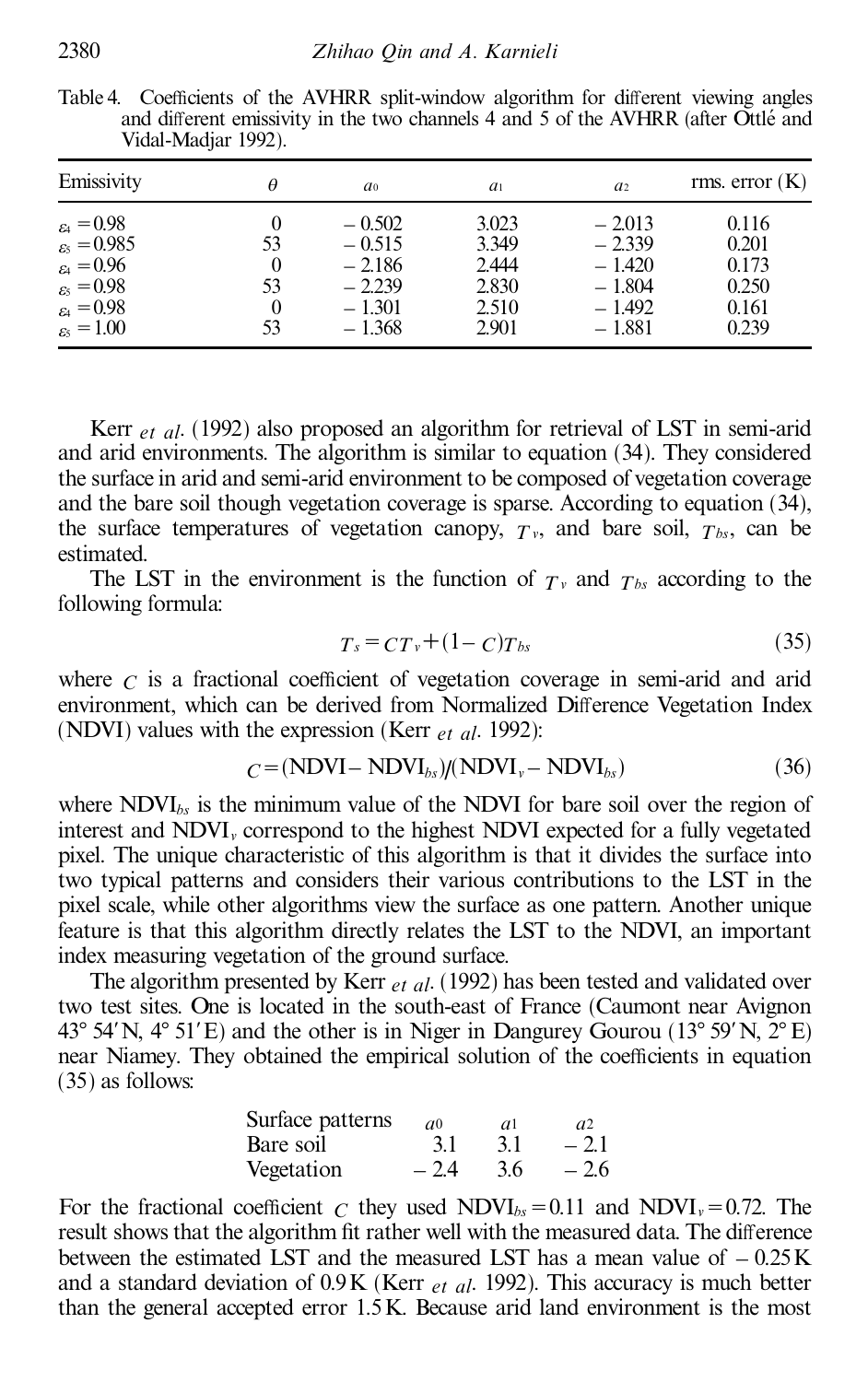difficult case for split-window technique, Kerr *et al.* (1992) believed that this algorithm can give a better result for other land surfaces.

## 4. Effect of ground emissivity on retrieval of LST

When applying the split-window algorithm to retrieve LST from AVHRR data, one potential complication arises from the possible effects of emissivity variation of natural surfaces in the thermal window. The derivation of many algorithms for LST is based on the assumption that the ground surface acts as a black body with  $\varepsilon$ =1.

Actually, the Earth's surface is not a black body, which means that its emissivity is less than 1. All real materials emit only a fraction of the energy emitted by a black body at the same temperature. Therefore, the thermal radiance received by the sensors on board satellite is also determined by surface emissivity (Barducci and Pippi 1996). The emitting ability of a ground object, compared to that of a black body, is referred to as the object's emissivity, which describes how efficiently the object radiates energy compared to a black body. When using AVHRR data to calculate LST, it is important to know the emissivity of the surface sensed and how it affects the LST.

## 4.1. *Emissivity correction to split-window algorithms*

For the application of split-window algorithm to land surface temperature retrieval, Becker (1987) evaluated the possible error  $\delta T$  of LST estimation generated by the surface emissivity as follows:

$$
\delta T \cong 50(1 - \varepsilon)\varepsilon - 300 \Delta \varepsilon \varepsilon \tag{37}
$$

where  $\Delta \varepsilon = \varepsilon_4 - \varepsilon_5$  is the difference of ground emissivity in the two AVHRR channels. Assuming the average emissivity to be  $\varepsilon$ =0.96 and the difference of emissivity,  $\Delta \varepsilon$ , to be 0.002, the probable error of retrieved LST would be 1.4583K. Therefore, the LST estimation error  $\delta T$  may be quite significant when the ground surface is obvious heterogeneity on the region studied. And this is usually the case for natural surfaces.

Li and Becker (1993) predicted the impact of surface emissivity error on the estimation error of LST as follows:

$$
\delta T^{\cong} - 52\delta \varepsilon - 110\delta(\Delta \varepsilon) \tag{38}
$$

where  $\delta \varepsilon$  donates the error of average emissivity and  $\delta(\Delta \varepsilon)$  donates the error of emissivity difference between channels 4 and 5. If  $\delta \varepsilon = \delta(\Delta \varepsilon) = 0.01 = 1\%$ , the LST estimation error  $\delta T$  is larger than 1.6K. Therefore, it is necessary to have a good knowledge of surface emissivity in order to use split-window algorithm for retrieval of LST from AVHRR data.

The surfaces in agricultural areas have an average emissivity of  $\varepsilon$ =0.97 in the thermal spectral interval 10.8 $-11.9 \mu$ m and a value of 0.96 may be assumed for most of the land surface and vegetation cover (Price 1984). According to the relation between emissivity and the temperature, after accounting for the effect of surface emissivity variation, Price (1984) calibrated his algorithm as follows:

$$
T_s = [T_4 + 3.33(T_4 - T_5)] \left[ \frac{5.5 + \beta_4}{4.5} \right] + 0.75T_5(\beta_4 - \beta_5)
$$
 (39)

All temperatures are measured in K. Thus, at the Earth's ambient temperature of  $300K$ , an emissivity difference of 0.01 between the two channels may causes a change of 2K in LST estimation.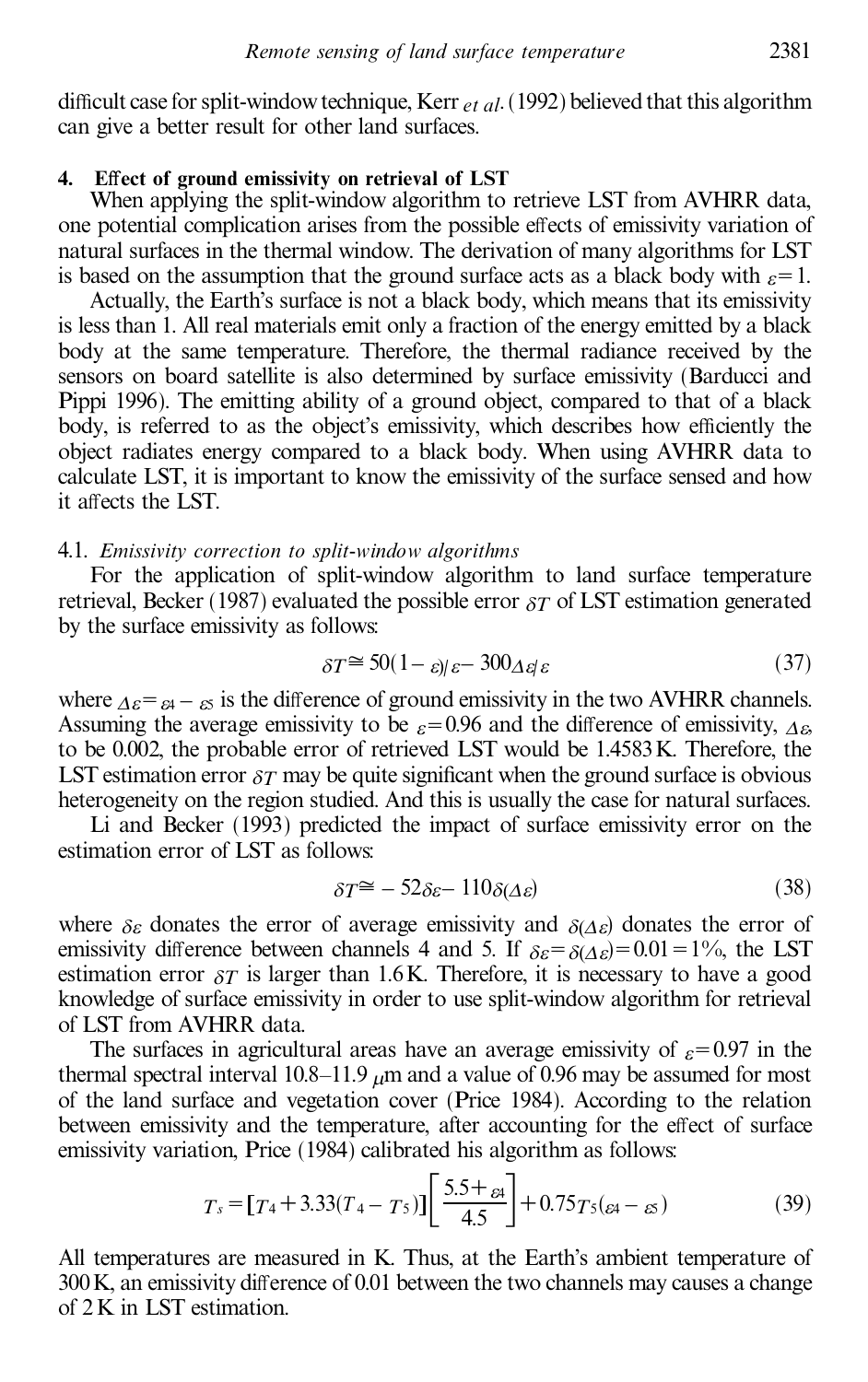Compared to Price (1984), Coll *et al.* (1994a) considered the effect of ground emissivity only in the coefficient  $\beta$  of their algorithm. Other algorithms such as Sobrino *et al.* (1991) and França and Cracknell (1994) directly relate the determination of both coefficients  $\overline{A}$  and  $\overline{B}$  to ground emissivity. In the algorithm presented by Becker and Li (1990) and Wan and Dozier (1996), ground emissivity is also a key factor for determining the required coefficients. Therefore, ground emissivity is very important for the accuracy of LST retrieval from AVHRR data.

### 4.2. *Emissivity of the main ground surface objects*

Different materials have different emissivity in the thermal band. Table 5 lists the emissivity of some typical materials in the thermal band  $8-14 \mu m$  at the ambient temperature of the Earth, 300K. Another feature of ground surface emissivity is that it is not a constant for all wavelengths. The emissivity of the ground surface has slight differences in the various thermal channels of satellite sensors. For AVHRR data, the surface emissivities of channels 4 and 5 usually have a difference of  $0.002 - 0.005$ , which has been shown to be significant for the accuracy of LST retrieval (Li and Becker 1993). Thus, once the surface's emissivity of the thermal channels are known, the surface temperature can be determined by using a split-window algorithm. However, the surface emissivity for a large area is usually not available  $\dot{m}$  *situ* during the satellite pass. Furthermore, it is also very difficult to directly measure the emissivity. Consequently, as we have seen in the above description, some researchers assumed a given emissivity for simplification in the derivation of their split-window algorithm (Price 1984). For the thermal spectral region, the ground surface is usually assumed to be an almost black body with emissivity in the range of  $0.96 - 0.98$ .

By field experimental measurements, Labed and Stoll (1991a,b) studied the variability of land surface emissivity in the thermal infrared band and the effect of surface emissivity on temperature. For the field measurement of emissivity, a box methodology has been established in order to control environmental radiation and to avoid a direct surface temperature measurement. The ideal place for the experiment is a natural surface which can be classified as stony area with different material composition: clay accounts for 22.98% of the total measured area, silt for 24.05%, coarse silt 6.41% and sands 46.55%. Different measurements have been done for the analysis of the measurement error (Labed and Stoll 1991b). Experimental results show that the rms. of ground emissivity in the  $8 \sim 14 \mu m$  thermal waveband is 0.959 with a standard deviation of  $7.5 \times 10^{-3}$ . The  $8 \sim 14 \mu$ m emissivity of various vegetation cover types also has been calculated and the experimental results shown in

| Table 5. Emissivity of some materials at the thermal band (after Lillesand and Kiefer 1987) |  |
|---------------------------------------------------------------------------------------------|--|
| and Sabins 1986).                                                                           |  |

| Materials   | Emissivity | Materials                   | Emissivity |
|-------------|------------|-----------------------------|------------|
| Sea water   | 0.98       | wood                        | 0.90       |
| <b>Ice</b>  | 0.96       | granitic rock               | 0.89       |
| Snow        | 0.85       | silicon sandstone, polished | 0.909      |
| Wet soil    | 0.95       | dolomite, polished          | 0.929      |
| Dry soil    | 0.92       | dolomite, rough             | 0.958      |
| Sand        | 0.91       | balsalt, rough              | 0.934      |
| Tree leaves | 096        | feldspar                    | 0.870      |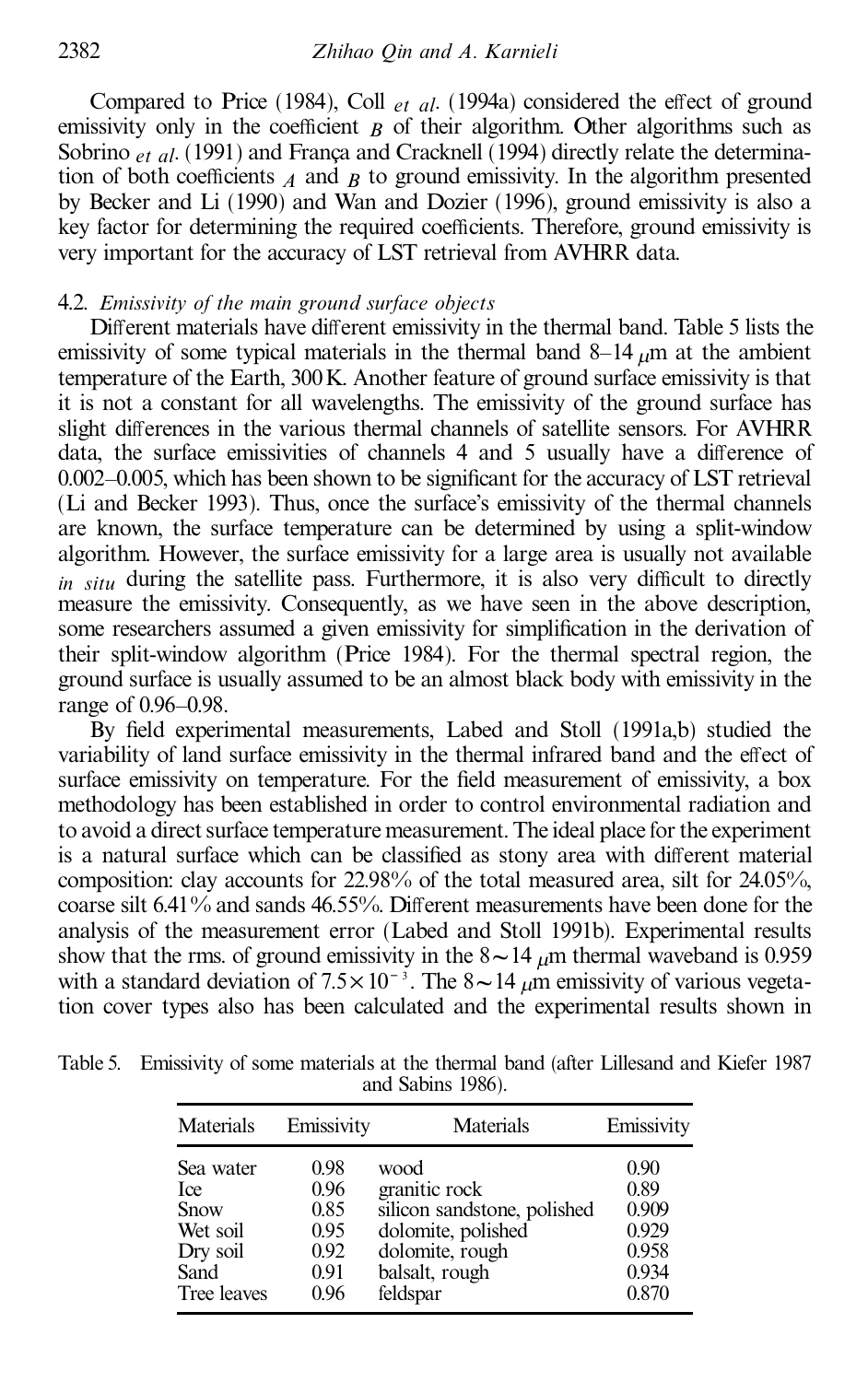table 6 illustrate rapid increase of emissivity with vegetation height and density (Labed and Stoll 1991b).

According to their experiments, Labed and Stoll (1991b) gave the ground emissivity of channels 4 and 5 of the AVHRR as  $_{\text{g}} = 0.957$  and  $_{\text{g}} = 0.967$  for retrieving LST of La Crau region, southern France. Humes *et al*. (1994) summarized the reported ground surface emissivity in the  $8 \sim 14$   $\mu$ m band, as shown in table 7.

Bare soil and canopy are the two most important surface types of the ground. In arid and semi-arid environments, bare soil usually dominates the ground surface by accounting for up to 80% of the total surface area while the vegetation canopy only occupies about 20% or less of the ground. Therefore, soil emissivity plays a more important role in retrieving the ground surface temperature in such environments. However, soil emissivity is highly variable as a function of soil composition and soil moisture. Studies indicate that the value of soil emissivity ranges from 0.84 to 0.98, while canopy emissivity ranges only from 0.94 to 0.99 and a saturation canopy may have an emissivity of up to  $0.98-1.0$  (Olioso 1995). For agricultural areas where vegetation canopies dominate, leaf emissivity variations may introduce an error of as large as 1.5K in retrieving LST from the observed radiance in the  $10.5 - 12.5 \mu m$  window.

The ground emissivities shown in table 7 are not sufficient for accurate estimation of LST from AVHRR data. For specific studied region, ground emissivity should be calculated before applying split-window algorithm to retrieve LST from AVHRR data.

## 4.3. *Methods for determining the ground emissivity for retrieval of LST*

Experiments had been done by Humes *et al*. (1994) for computing ground surface emissivity. They used the 'cone method' for acquiring data of apparent temperature,  $T_{\text{rad}}$ , surface kinetic temperature,  $T_{\text{kin}}$ , and sky temperature,  $T_{\text{sky}}$ . Then, Planck's

| Vegetation cover types       | Infrared emissivity |
|------------------------------|---------------------|
| Very short grass             | 0.979               |
| Tufts of grass (few cm)      | 0.981               |
| Grassland ( $\approx$ 15 cm) | 0.983               |
| Rushes ( $\approx$ 100 cm)   | 0.994               |

Table 6. The  $8 \sim 14$  *um* emissivity of various vegetation cover types (Labed and Stoll 1991b).

| Table 7. Reported ground surface emissivity in the $8 \sim 14 \mu m$ band for different surface types |
|-------------------------------------------------------------------------------------------------------|
| (Humes <i>et al.</i> 1994).                                                                           |

| Ground surface types    | Emissivity in 8–14 $\mu$ m |
|-------------------------|----------------------------|
| Bare soil (sandy)       | 0.93                       |
| Bare soil (loamy sand)  | 0.914                      |
| Stony area              | 0.959                      |
| Grass (partial cover)   | 0.956                      |
| Shrub (partial cover)   | 0.976                      |
| Shrubs (complete cover) | 0.986                      |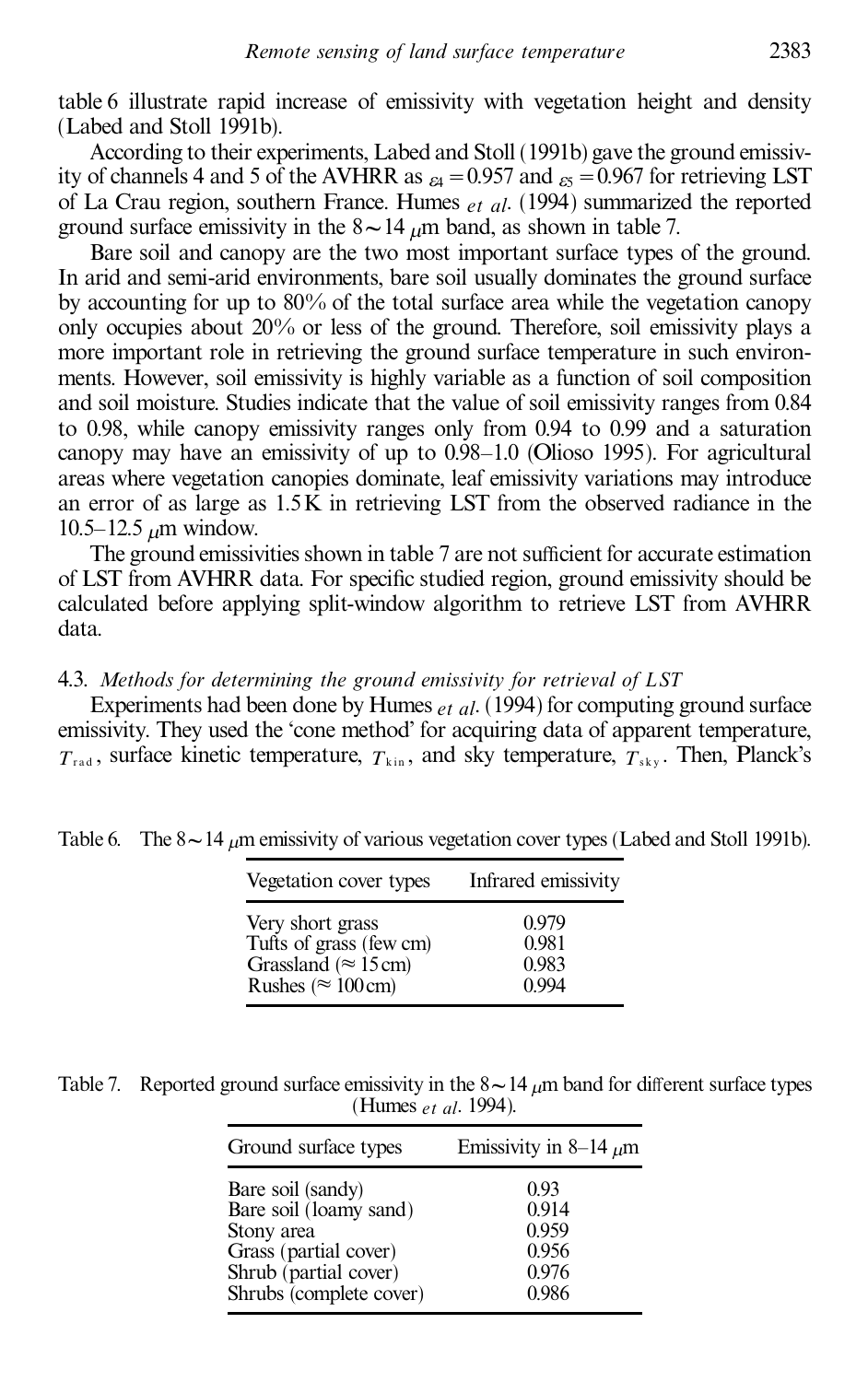equation was used to convert the three temperatures into the emittances  $M_{\text{rad}}$ ,  $M_{\text{kin}}$ and  $M_{\rm sky}$ . The relationship among the three emittance values can be expressed as

$$
M_{\rm rad} = \varepsilon M_{\rm kin} + (1 - \varepsilon) M_{\rm sky} \tag{40}
$$

When solved for the surface emissivity,  $\varepsilon$ , equation (40) gives the expression

$$
\varepsilon = \frac{M_{\text{rad}} - M_{\text{sky}}}{M_{\text{kin}} - M_{\text{sky}}}
$$
(41)

Humes *et al*. (1994) measured various surfaces for estimating ground emissivity in the thermal infrared band. Their computation with a total of 183 experimental samples gives the results of the mean emissivity of bare soil rocks as 0.959, shrub and clumsy vegetation, 0.994 and rock/ soil vegetation mixtures, 0.981.

Surface emissivity in channels 4 and 5 must be calculated for determining the coefficients of split-window algorithms such as Coll *et al.* (1994a), Sobrino *et al.* (1991), Sobrino and Caselles (1991) and Becker and Li (1990) and the calibration of the algorithms such as Price (1984). However, the appropriate filters of the radiometers for channels 4 and  $\overline{5}$  are generally not available for the field data measurement. By using the field radiometers operating in the  $8-14$   $\mu$ m wavelength region, a methodology has been created by Sobrino and Caselles (1991) to calculate the emissivity correlation of the AVHRR channels 4 and 5 as  $\epsilon_5 = \epsilon_{8-14} + 0.001$ ,  $e_4 = e_8 - 14 - 0.003$  and  $\Delta \varepsilon = \varepsilon_5 - \varepsilon_4 = 0.004 \pm 0.002$ . Sobrino and Caselles (1991) experimented on several ground surfaces for computing ground emissivity in the 8<sup>-14</sup> <sub>*u*</sub>m range and its relationship to the emissivity in channels 4 and 5 (table 8).

Therefore, knowledge of surface emissivity in thermal channels is important for estimating LST. Using the power law relation between radiance  $I_i$  and temperature given in equation (12):  $I_i(T_i) = B_i(T_i) = c_i T^{ni}$ , Schmugge *et al.* (1991) provided a simple way to calculate the approximate surface emissivity. Actually,  $B_i(T_i) = \varepsilon_i B_i(T_s)$ . Thus, taking the ratio of the two channels 4 and 5, one can obtain

$$
_{\mathcal{E}5} = \mathcal{E}_4^{n5/n4} (T_5/T_4)^{n5} \tag{42}
$$

For the same type of surface in an image, the emissivity  $\varepsilon_i$  may be relatively constant, but a large amount of variation of surface temperature  $T<sub>s</sub>$  may exist which leads to the variation of brightness temperature  $T_i$  at the ground. By summing over m pixels for an average value of brightness temperature, equation (42) can be used to estimate the emissivity for channel 5 when the surface emissivity of channel 4 is given. Thus, by simulating with approximate emissivity in channel 4, equation (42) can be used to estimate the emissivity difference of the two channels for retrieving LST.

It is well known that, in channel 3 of AVHRR data which is located around

|                 | Table 8. Emissivity values for different ground surfaces in the $8-14 \mu m$ waveband and |                                                           |  |  |  |
|-----------------|-------------------------------------------------------------------------------------------|-----------------------------------------------------------|--|--|--|
|                 |                                                                                           | AVHRR channels 4 and 5 (after Sobrino and Caselles 1991). |  |  |  |
| Ground curfaces |                                                                                           |                                                           |  |  |  |

| Ground surfaces  | $\mathcal{E}_8$ – 14 | $\varepsilon$ | εs    | $\Delta \varepsilon = \varepsilon_5 - \varepsilon_4$ |
|------------------|----------------------|---------------|-------|------------------------------------------------------|
| Loam             | 0.951                | 0.972         | 0.983 | 0.011                                                |
| Organic loam     | 0.942                | 0.973         | 0.978 | 0.005                                                |
| Sand $(S_1O_2)$  | 0.891                | 0.956         | 0.964 | 0.008                                                |
| Sand (Niger)     | 0.913                | 0.967         |       |                                                      |
| Caly (Niger)     | 0.965                | 0.980         |       |                                                      |
| Kaolinite (pure) |                      | 0.984         | 0.979 | $-0.005$                                             |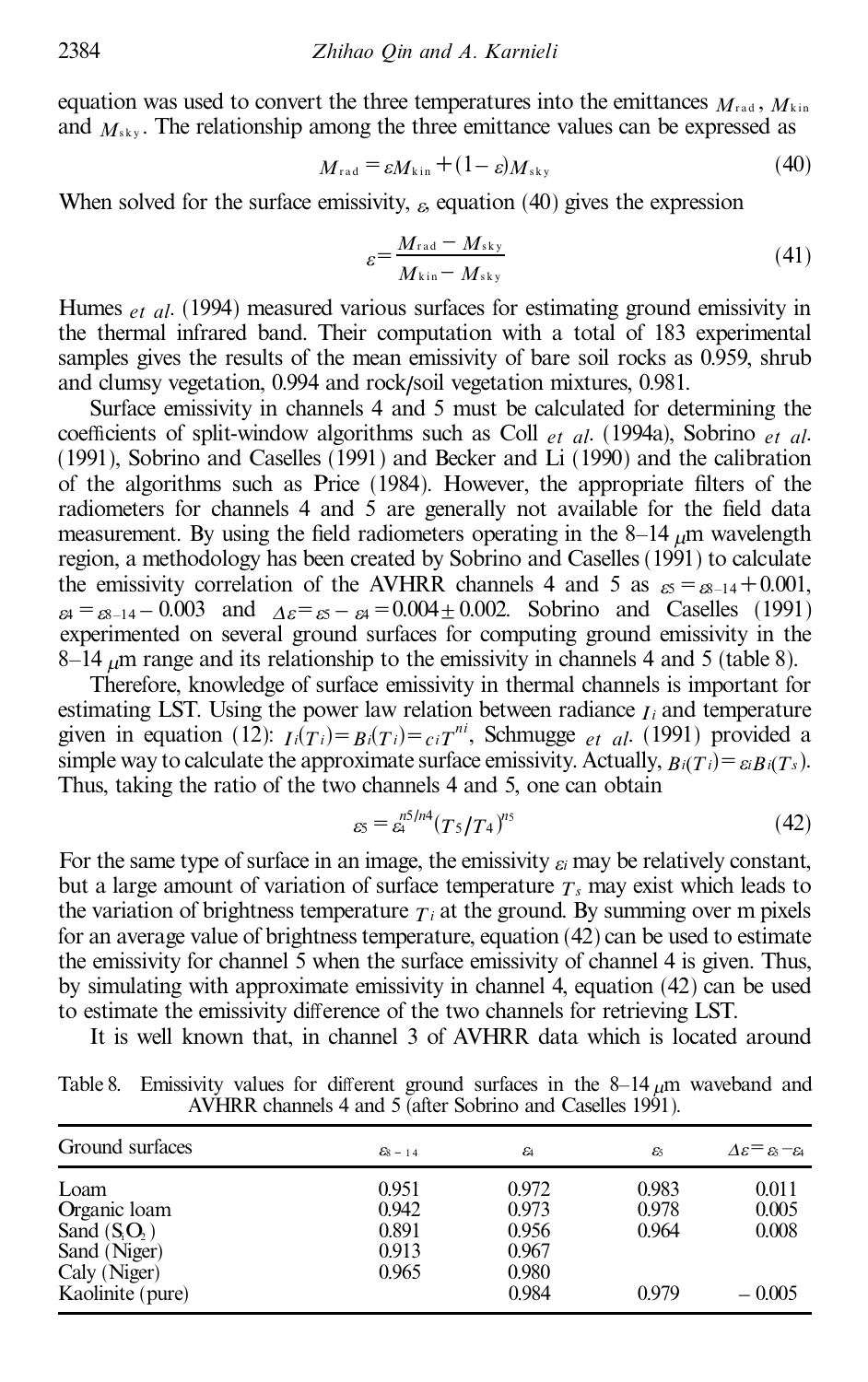$3.7 \mu m$ , the radiance emitted by the land surface itself and the reflected radiance due to sun irradiation during the day are of the same order of magnitude. Using this very interesting property, Li and Becker (1993) proposed a method for determining surface emissivity from AVHRR data using only the sun as an active source. The general idea behind this method is that the emitted radiance during the night can be used to evaluate the emitted radiance during the day, thanks to the temperatureindependent spectral indices  $(TISI)$ , which are defined by Li and Becker (1993) as follows:

$$
TISI_n = Mc \frac{B_3(T_{g3n})}{B_4(T_{g4n})^{m_c} B_5(T_{g5n})}
$$
\n(43)

$$
TISI_d = Mc \frac{B_3(T_{g3d})}{B_4(T_{g4d})^{m_c} B_5(T_{g5d})}
$$
(44)

where *n* and *d* refer to night and day, respectively. Thus,  $B_3(T_g a_n)$  represents the Planck's function in channel 3 with the ground temperature  $T_g$  3*n* during the night. *M<sup>c</sup>* and *m<sup>c</sup>* are constants that have been determined according to the procedure explained in Becker and Li (1990a). For AVHRR of NOAA-11, the two constants have the values of  $M_c = 0.62105 \times 10^{-7}$  and  $m_c = 1.924$ . Following several complex logical derivations and approximation assumptions, the ground surface emissivities in channels 4 and 5 of AVHRR can be calculated using the following formula:

$$
_{\mathcal{B}4} = \left\{ \frac{\mathcal{B}(\theta)}{TISI^{54n}TISI^{n}} \right\}^{2}
$$
 (45)

$$
\varepsilon S = \varepsilon_4^{p54} TISI54n \tag{46}
$$

where  $p_{54}$  and  $p_{54}$  are constants with  $p_{54} = 0.913$  and  $p = 1/(p_{54} + m_c) = 1/2.837 =$ 0.352485,  $TISI_{54n}$  is a parameter which is determined according to the procedure given in Becker and Li (1990a), and

$$
\varepsilon(\theta) = 1 - \left\{ \pi \frac{(TISId - TISI_n)B4(T_{g4d})^{m_c} B5(T_{g5d})}{M_c R_g 3(\theta') \cos(\theta') f3(\theta', \theta)} \right\}
$$
(47)

where  $R_{g3}(\theta')$  is the solar irradiance on the surface in channel 3 at zenith angle  $\theta'$ ,  $f_3(\theta', \theta)$  is the angular form factor of the surface which is determined by the bidirectional reflectivity of the surface in channel 3 at  $\theta$  and  $\theta'$  (Li and Becker 1993). Therefore, the ground emissivity in channels 4 and 5 can be directly retrieved from space, provided that  $R_{g3}(\theta')$  and  $f3(\theta', \theta)$  are known. For simplification, the ground surface can be assumed as a Lambertian body so that the angular form factor  $f_3(\theta',\theta)$ can be defined as  $f_3(\theta, \theta) = 1$ . The solar irradiance  $R_g(\theta)$  can be calculated as

$$
R_{g3}(\theta') = (\alpha/2)^2 \pi \int_0^\infty N_3(\lambda) B_\lambda(T_k) \tau_\lambda(\theta') d\lambda \cong R \tau_3(\theta')
$$
 (48)

where  $N_3(\lambda)$  is the spectral response in channel 3 of the radiometer of AVHRR;  $\alpha$  is the solar apparent diameter with  $\alpha = 9.3 \times 10^{-3}$ ,  $\tau_1(\theta)$  and  $\tau_3(\theta)$  are the total atmospheric transmitances in wavelength  $\lambda$  and channel 3, respectively, at  $\theta'$ , which can be estimated by simulation with the LOWTRAN 7 program;  $T_k$  is the solar temperature with  $T_k = 5784$  K; *R* is a constant with  $R = 0.415536 \times 10^{-6}$   $\pi$ .

A method for estimating the difference between the two channel emissivities has been proposed by Coll *et al*. (1994b). The method is based on the separation between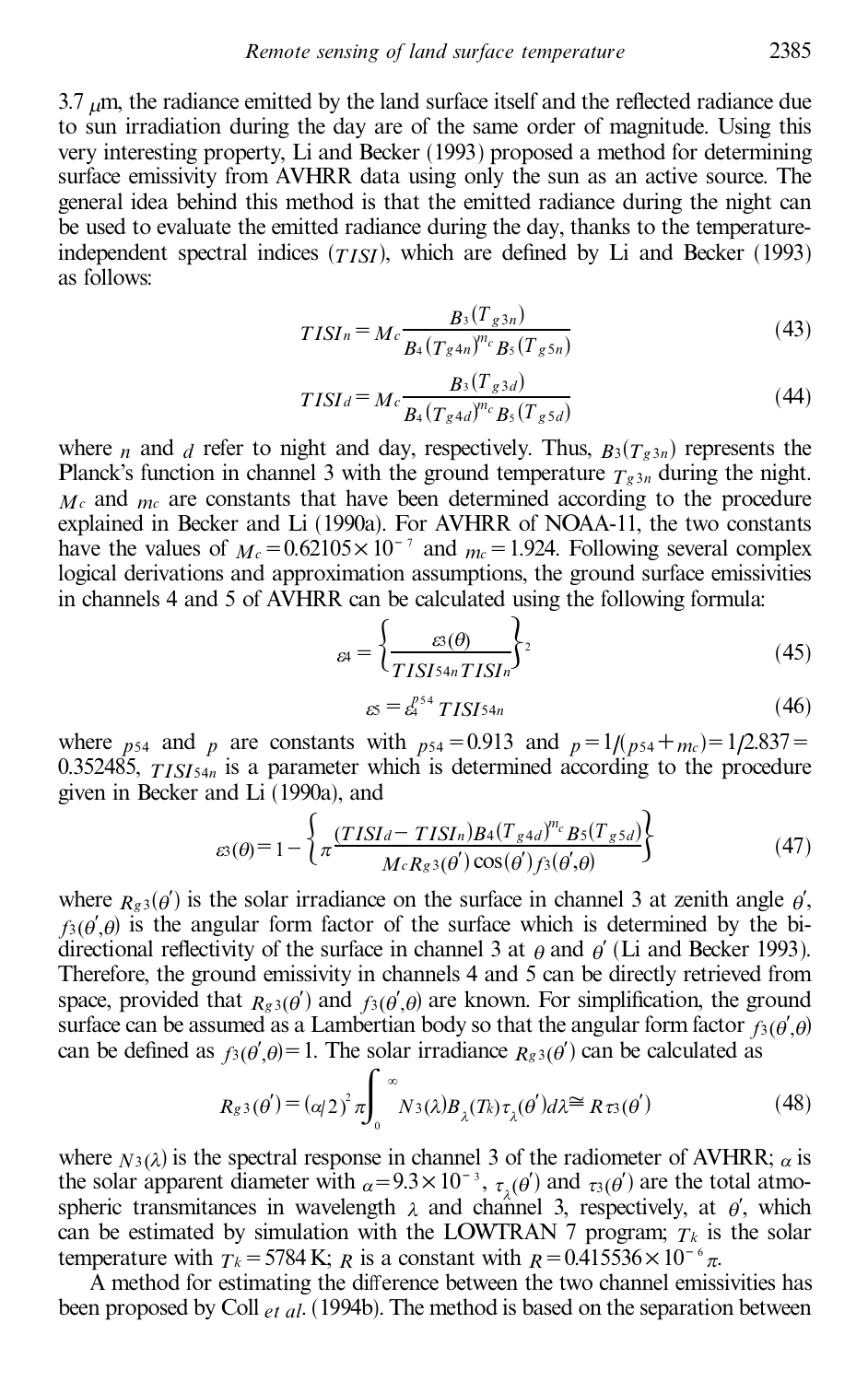the atmospheric and emissivity effects on the brightness temperature difference measured with AVHRR channels 4 and 5. Taking into account the several approximations for the radiance transfer of thermal energy, Coll *et al*. (1994b) found that the difference between the true surface temperature,  $T_s$ , and the brightness temperature,  $T_i$ , at surface level can be written as

$$
T_s - T_i = \frac{1 - \varepsilon_i}{\varepsilon_i} b_i \tag{49}
$$

where  $b_i$  is a parameter in units of temperature and can be given by equation (11). Applying equation (49) to channels 4 and 5, and eliminating  $T<sub>s</sub>$  from the equation system, the following equation is obtained:

$$
T_4 - T_5 = \frac{1 - \varepsilon}{\varepsilon_5} b_5 - \frac{1 - \varepsilon_4}{\varepsilon_4} b_4 \tag{50}
$$

This relates the difference between the atmospherically corrected temperatures to the surface emissivity in both channels. When  $e_i$  is close to 1 as is the case in the thermal window  $10.5 \sim 12.5$   $\mu$ m for most natural surfaces, the above equation can be further simplified by using  $\epsilon_5 = \epsilon_4 - \lambda \epsilon$  to give

$$
T_4 - T_5 = (1 - \varepsilon_4)(b_5 - b_4) + \Delta \varepsilon_5 \tag{51}
$$

where  $\Delta \varepsilon = \varepsilon_4 - \varepsilon_5$  represents the emissivity difference between the two channels. Solving equation (51) for  $\Lambda_{\epsilon}$  one can get

$$
\Delta \varepsilon = \left[ (T_4 - T_5) - (1 - \varepsilon_4)(b_5 - b_4) \right] / b_5 \tag{52}
$$

which can be used to calculate the emissivity difference between channels 4 and 5, provided that *a priori* estimate of *e*<sup>4</sup> is available, which is usually assumed to be 0.96-0.98 for natural surfaces.

Sensitivity analysis indicates that the total error in  $\Delta \varepsilon$  by using this method is about  $0.004$  (Coll  $_{et}$  *al.* 1994b). This accuracy is sufficient for most LST applications, since the corresponding error in LST estimation is less than 1K when the general form split window method with coefficients  $\overline{A}$  and  $\overline{B}$  given by equations (20) and (21) is employed.

Coll *et al*. (1994b) applied this method to real data in an experiment in southern France. They used the radiosonde profile of the experiment performed in June 1992 to calculate the required atmospheric parameters. Consequently the coefficients  $b_i$ and the emissivity differences  $\Lambda_{\epsilon}$  can be estimated, given that  $\epsilon_{4} = 0.98$  for forest land in the experimental area. The result shown in table 9 indicates that the mean emissivity differences  $\Delta \varepsilon$  is about 0.0081, which is higher than the general assumption  $\Delta \varepsilon$ =0.002 for LST estimation. Thus, the emissivity difference  $\Delta \varepsilon$  has to be computed for achieving a good accuracy of LST retrieval using split-window algorithm.

### **5. Conclusion**

Land surface temperature determination has been an important area of remote sensing. Based on the thermal spectral radiation and atmospheric transmission information, many efforts have been devoted to the study of LST from remote sensing data. The retrieval of LST from AVHRR channels 4 and 5 have been extensively applied to different research purposes (Seguin 1996, Vogt 1996). First, the brightness temperature of the two channels is calculated by reversing Planck's function, then a split-window algorithm can be employed to retrieve the real LST.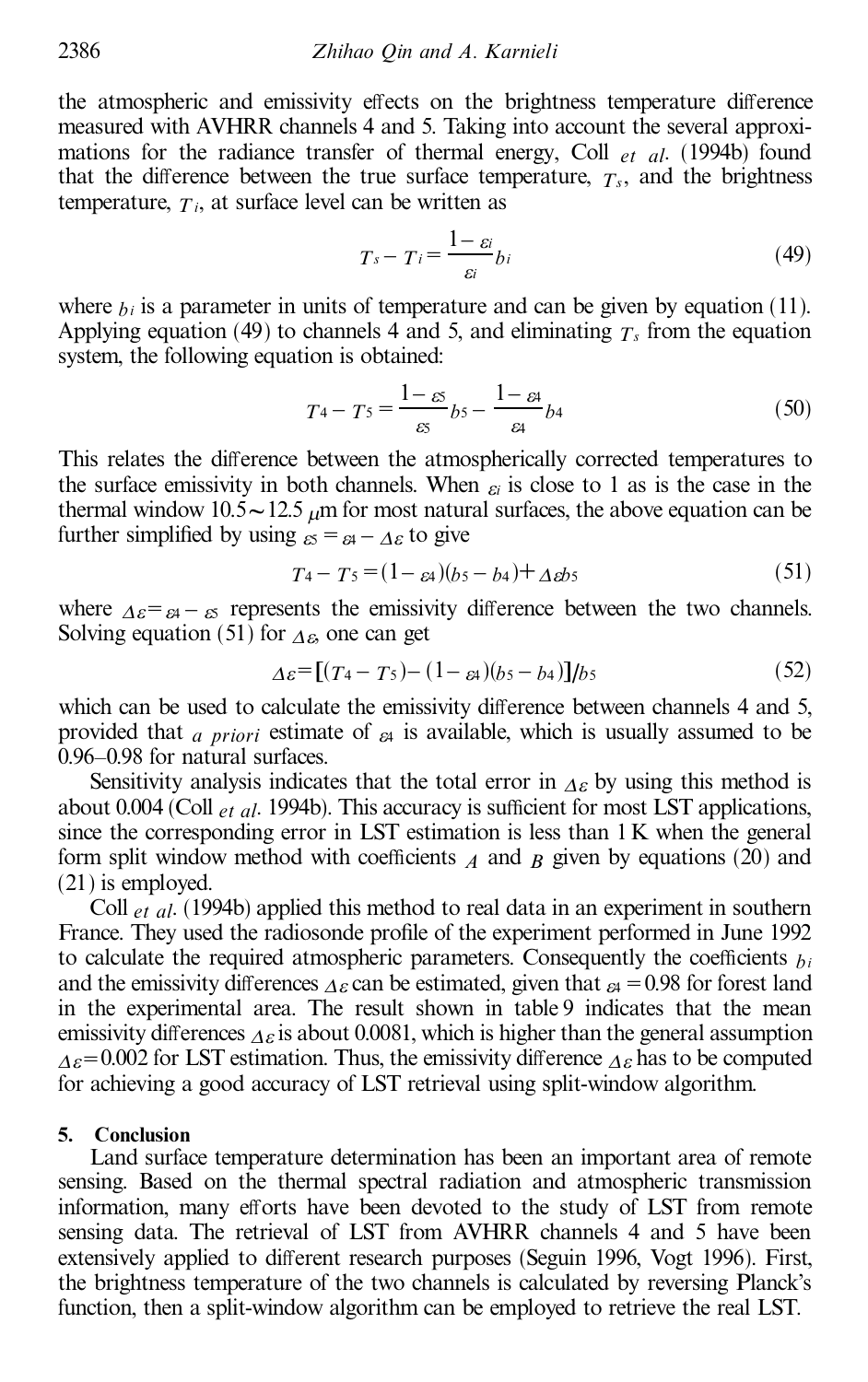| <b>DOY</b> | $\gamma_4$ | $\gamma_5$ | $\tau_4(0^\circ)$ | $\tau_5(0^\circ)$ | $T_{a4} \sqrt[k]{\text{K}}$ | $T_{\mathrm{a5}}\mathrm{^4(K)}$ | $b_4(K)$ | $h_5(K)$ | Δε           |
|------------|------------|------------|-------------------|-------------------|-----------------------------|---------------------------------|----------|----------|--------------|
| 164        | 1.517      | 1.442      | 0.763             | 0.682             | 284.25                      | 285.00                          | 47.14    |          | 44.96 0.0081 |
| 166        | 1.479      | 1.394      | 0.704             | 0.604             | 289.55                      | 290.42                          | 44.59    |          | 40.94 0.0106 |
| 167        | 1.508      | 1.432      | 0.751             | 0.666             | 289.56                      | 290.35                          | 47.88    |          | 45.05 0.0228 |
| 170        | 1.471      | 1.385      | 0.696             | 0.593             | 291.96                      | 292.77                          | 43.88    |          | 40.01 0.0079 |
| 174        | 1.537      | 1.469      | 0.794             | 0.724             | 284.83                      | 285.66                          | 49.02    |          | 47.64 0.0088 |
| 191        | 1.497      | 1.420      | 0.739             | 0.650             | 289.08                      | 289.73                          | 46.22    | 43.47    | 0.0059       |
| Mean       | 1.517      | 1.442      | 0.763             | 0.682             | 284.25                      | 285.00                          | 47.14    |          | 44.96 0.0081 |

Table 9. Atmospheric parameters and the emissivity difference in southern France (after Coll *et al*. 1994b).

DOY=day of the year.

After Price (1984), various split-window algorithms have been established for LST estimation. The most popular form of the algorithm is  $T_s = T_4 + A(T_4 - T_5) + B$ though some other forms such as linear ones also have been used. However, the determination of coefficients  $\overline{A}$  and  $\overline{B}$  has great difference among various algorithms, in terms of the detailed derivations of the algorithms from the approximate assumptions to the different conditions and factors involved. Some algorithms (Coll *et al.*) 1994a, Franca and Cracknell 1994) employ complex calculation formulae for coefficients  $\hat{A}$  and  $\hat{B}$  in order to gain accurate results. Others neglect some effects of the atmosphere and simplify the calculation of the two coefficients. Price (1984) assumed ground surface as black body for the derivation of his algorithms. Coll *et al*. (1994a) considered coefficient  $\hat{A}$  as the function of only atmospheric effect. Sobrino  $et \hat{a}l$ .  $(1991)$  and Franca and Cracknell  $(1994)$  directly considered the effects of both atmosphere and ground emissivity in the derivation of their split-window algorithms. Becker and Li (1990) treated atmospheric effects as constant and only emphasized the ground emissivity in calculating the coefficients of their algorithm. Kerr  $_{et}$   $_{al}$ . (1992) related NDVI to the estimation of LST according to the surface fraction of vegetation coverage in the pixel scale. These algorithms represent the main stream of methodology used to retrieve LST from the thermal channels of AVHRR data in remote sensing.

Actually, there are a number of factors affecting the coefficients of the splitwindow algorithm. However, the data of many factors involved are not available *in situ* satellite pass, leading to difficulties in applying some accurate but complex calculation methods to the retrieval of LST for specific regions. Therefore, it is concluded that, regardless of difference and complexity of various algorithms, usually only two approaches have been used to determine the coefficients: ground data calibration and standard atmospheric state simulation.

For the ground data calibration, it is assumed that coefficients result from the impacts of many known and unknown factors involved. The detailed mechanism of these factors' functioning may not be known but their functional results are known, i.e., the ground data measurements obtained as a sample of the total region studied *in situ* satellite pass. Therefore, by correlating the ground data measurements to the sample of the brightness temperatures in the two channels, one can get the coefficients for the algorithm. Then, the coefficients from the samples can be used to derive the LST of the whole image. This is relatively simple, but one difficulty is how to get a sample representing the ground data measurements at the pixel scale *in situ* satellite pass because there is great variation of LST over a small surface area.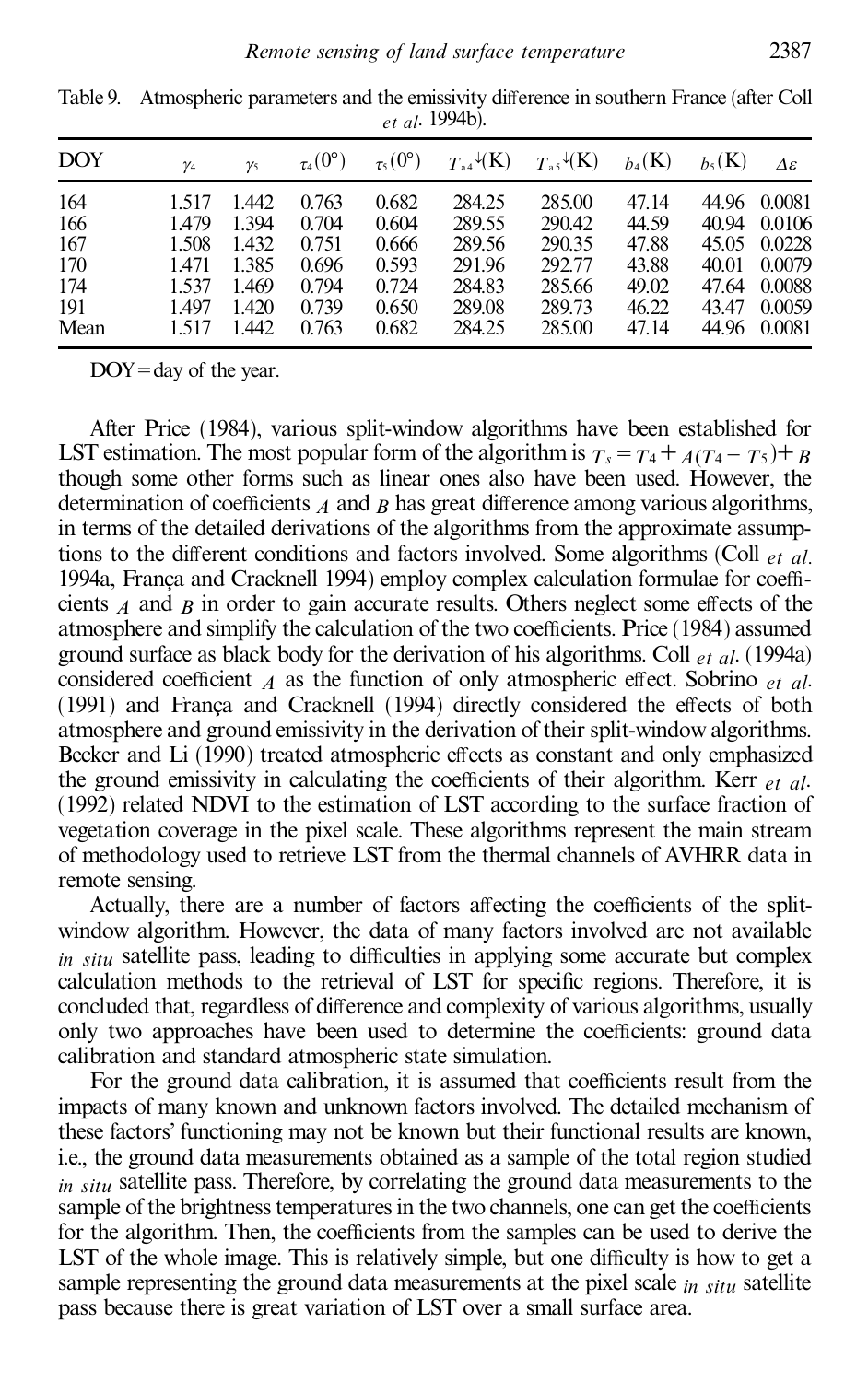Special programs have been developed for simulating the effects of the atmosphere on radiation transmission. The most popular software is the LOWTRAN 7 program for providing standard atmospheric conditions. By using the software with several inputs, the effects of the atmosphere as a standard profile can be calculated.

Furthermore many atmospheric parameters such as atmospheric absorption coefficient can be derived from the simulation results for the studied area. Therefore, some complex calculation formulae can be used to determine the coefficients of splitwindow algorithm (Sobrino *et al.* 1991, Coll *et al.* 1994a, França and Cracknell 1994). However, this is only the idealized standard situation and the actual conditions of the real world change from time to time and from place to place. Therefore, the determination of actual atmospheric effects on the coefficients of split-window algorithm in the real world still needs to be studied further.

Apart from the effects of atmosphere, another important factor on the accuracy of LST retrieval is ground emissivity. Usually, the ground is not a black body that operates a full emission, and this is the problem for using split-window algorithm to retrieve LST. Furthermore, the ground surface is far from homogeneous. It is composed of different materials at the satellite pixel scale, which makes the consideration of emissivity in LST retrieval difficult.

In the thermal portion of the spectrum, the ground emissivity is close to 1 even though different components of surface materials have different emissivity values. For an approximate estimation, it is usual to assume a ground emissivity of 0.96 for the application of split-window algorithm. Actually, this is not true because different surfaces have different emissivity, which may range from 0.91 to 0.99. Furthermore, the ground emissivity is not equal, but slightly different in the two AVHRR channels. This difference has been proved to be very important for the accuracy of LST retrieval.

Various methods have been created to estimate ground emissivity and its difference in the two thermal channels (Becker and Li 1993, Coll *et al*. 1994b). Theoretically, the ground emissivity in channels 4 and 5 can be derived from the remote sensing data of AVHRR channels 3, 4 and 5 based on some assumptions. However, the method also involves a number of atmospheric parameters, which are generally difficult to determine because the needed data are usually not available *in situ* the satellite pass. Therefore, the estimation of ground emissivity also requires the standard atmosphere profile provided by the LOWTRAN program to simulate the effects of the potential factors involved. Studies indicate that the ground emissivity of channels 4 and 5 may have a difference ranging from 0.002 to 0.008 (Sobrino and Caselles 1991, Coll *et al*. 1994b).

As we can see, there are many aspects of the remote sensing of LST that need further study. In recent decades, it seems that the focus of the area has been on algorithms and their calibration. Almost all the papers published addressed the different aspects of LST retrieval algorithm itself. There seem to be few papers on the real application. Even though there are some studies that address the actual application of remote sensing to LST analysis, usually they only present some sample analysis and demonstration of the accuracy of LST estimation, but little is done about further examination of the LST regime itself. This phenomenon indicates that the application of remote sensing to LST in the real world still requires much study. Meanwhile, the coefficients in the proposed algorithms seem to be treated as relatively fixed for the whole image. This is not strictly true, especially when the image under study covers a vast region. It is well known that the factors impacting on thermal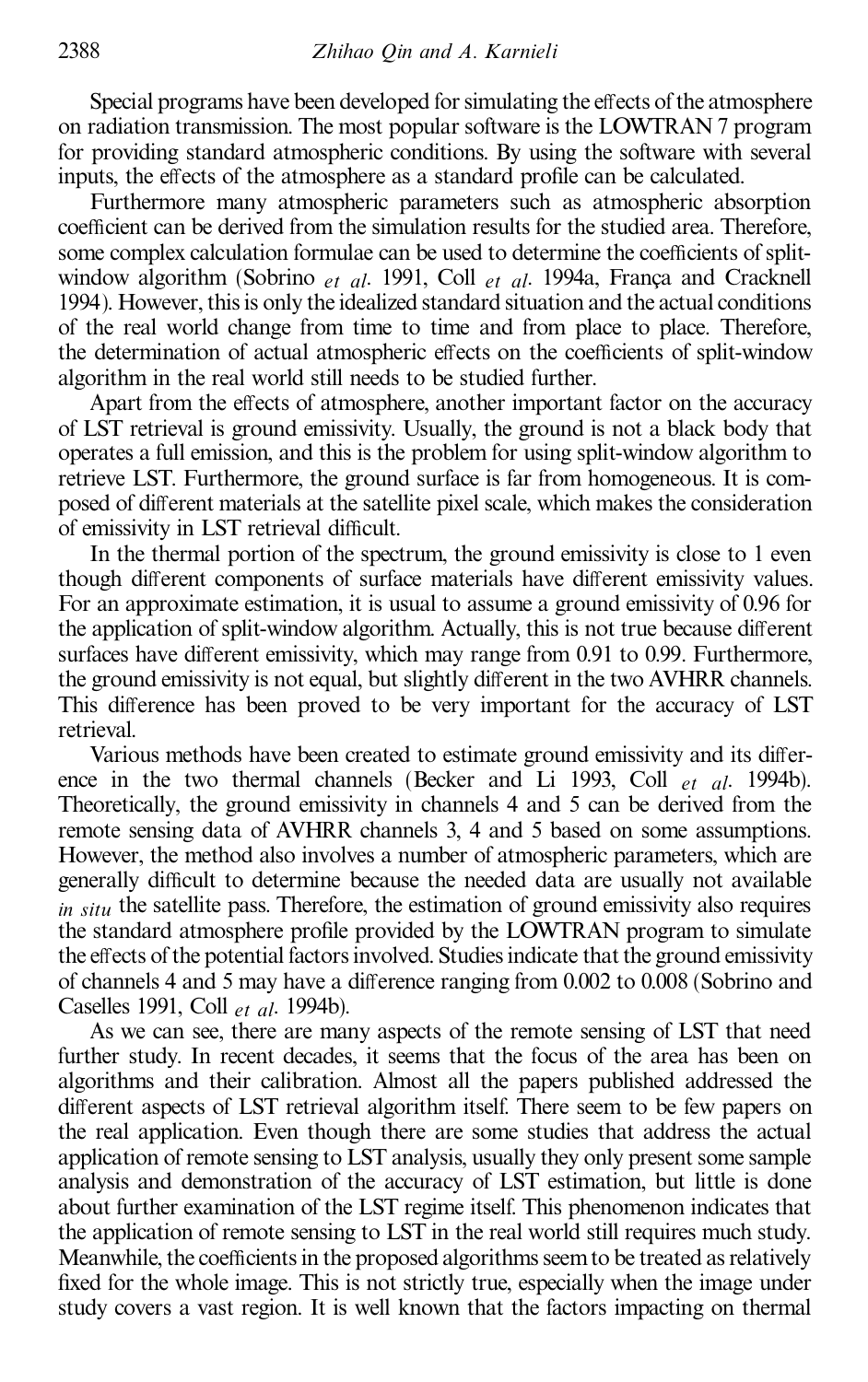transmission through the atmosphere behave obviously different from pixel to pixel. By using the relatively fixed coefficients for the retrieval of LST to the whole studied region, the difference will be omitted. In the case of the image covering a vast region, this may create significant errors in LST retrieval. Therefore, a spatially dynamic calibration model still needs to be developed for the real spatial distribution of LST.

## **Appendix. Notation**

| A, A0                     | Coefficients of split-window algorithm in $(17)$ and $(31)$                                     |
|---------------------------|-------------------------------------------------------------------------------------------------|
| $A_1, A_2, A_3$           | Parameters for calculating coefficient $p$ in (32)                                              |
| Ar                        | Parameter for calculating coefficient $\chi$ in (18)                                            |
| $A_1, A_4, A_5$           | Parameters representing atmospheric effects in wavelength $\lambda$ ,                           |
|                           | channels 4 and 5                                                                                |
| $\boldsymbol{a}$          | Parameter in $(15)$ and $(16)$                                                                  |
| $a_0, a_1, a_2$           | Coefficients of split-window algorithm in (36)                                                  |
| a1i, a2i                  | Parameters for calculating parameter $W_i$ of (14)                                              |
| B                         | Coefficient of split-window algorithm in $(17)$ , K                                             |
| $B_1, B_2, B_3$           | Parameters for calculating coefficient $M$ in (33)                                              |
| $B_{\lambda}(T)$          | Planck's radiance at temperature $T$ and wavelength $\lambda$ ,                                 |
|                           | $W m^{-2} \mu m^{-1} sr^{-1}$                                                                   |
| $B_i(T_{az})$             | Atmospheric radiance in channel <i>i</i> at $T_{az}$ of altitude z                              |
| $B_i(T_s)$ , $B_i(T_s)$   | Radiance of ground surface at temperature $T_s$ in channel <i>i</i> and<br>wavelength $\lambda$ |
| $B_3(T_g3_n)$             | Planck's radiance at ground temperature $T_{g3n}$ in channel 3 at<br>night                      |
| $B_4(Tg4n)$               | Planck's radiance at ground temperature $T_{g4n}$ in channel 4 at<br>night                      |
| $B_5(T_g5_n)$             | Planck's radiance at ground temperature $T_{g5n}$ in channel 5 at<br>night                      |
| $b_i$ , $b_4$ , $b_5$     | Parameters for channel $_i$ , 4 and 5 in (10), (11), (21), (50) and<br>$(51)$ , K               |
| C                         | Fraction of vegetation in $(35)$ and $(36)$                                                     |
| $C_i, C_4, C_5$           | Parameters for channels $_i$ , 4 and 5 in (29) and (30)                                         |
| $\mathfrak c$             | Speed of light, $c = 2.99792458 \times 10^8$ m s <sup>-1</sup>                                  |
| $\mathfrak{c}$ i          | Constant for channel $_i$ in (12)                                                               |
| C <sub>1</sub>            | Constant in (3), $c_1 = 2\pi h c^2 = 3.741771995 \times 10^{-16}$ W m <sup>2</sup>              |
| C <sub>2</sub>            | Constant in (3), $c_2 = hc/k = 1.43876869 \times 10^{-2}$ m K                                   |
| $D_i$ , $D_4$ , $D_5$     | Parameters for channels $_i$ , 4 and 5 in (29) and (30)                                         |
| $d_0, d_1$                | Constants in (22), $d_0 = 1.29$ and $d_1 = 0.28$                                                |
| $f$ 3 $(\theta', \theta)$ | Bi-directional reflectivity of the surface in channel 3                                         |
| $\boldsymbol{h}$          | Planck's constant, $h = 6.626076 \times 10^{-34}$ J s                                           |
| $I_i(T_i), I_1(T_2)$      | Observed radiance at temperature $T_i$ and $T_i$ in channel i and<br>wavelength $\lambda$       |
| I <sub>0</sub>            | Parameter in $(15)$ and $(16)$                                                                  |
| $\dot{i}$                 | Channel of remote sensor                                                                        |
| k                         | Boltzmann constant, $k = 1.380658 \times 10^{-23}$ J K <sup>-1</sup>                            |
| $k_i, k_{\lambda}$        | Absorption coefficients of the atmosphere in channel $_i$ and                                   |
|                           | wavelength $\lambda$                                                                            |
| Li, L4, L5                | Parameters for channel $_i$ , 4 and 5 in (14), (24) and (30)                                    |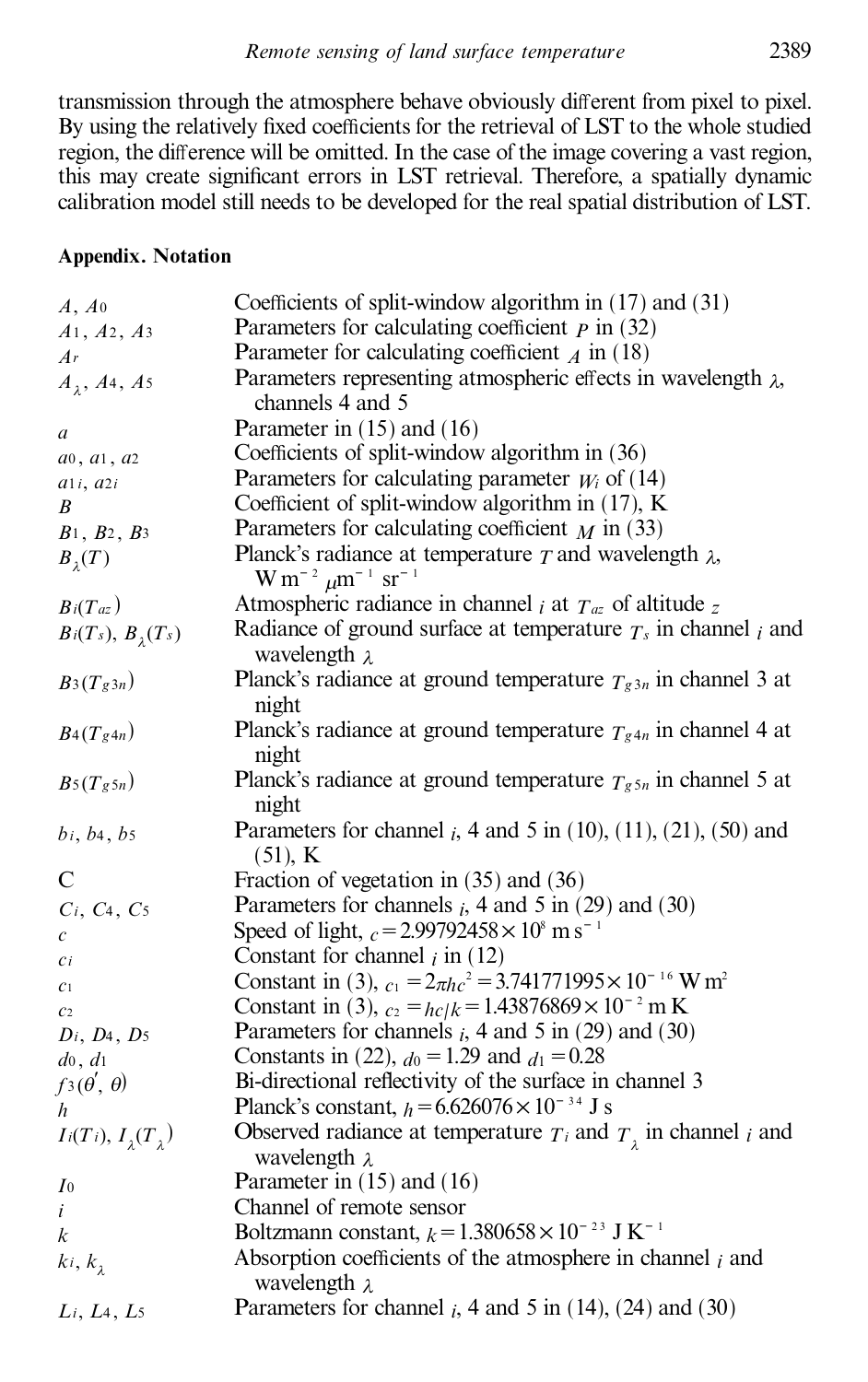| 2390                               | Zhihao Qin and A. Karnieli                                                     |
|------------------------------------|--------------------------------------------------------------------------------|
| $L_i^{\uparrow}(\theta)$           | Upward radiance of the atmosphere at viewing angle $\theta$                    |
| $Li^{\downarrow}(\theta=0)$        | Downward radiance of the atmosphere at nadir direction                         |
| M                                  | Coefficient of split-window algorithm in (39)                                  |
| $M_{\rm kin}$                      | Emittance converted from kinetic temperature $T_{kin}$ by Planck's             |
|                                    | equation                                                                       |
| $M_{\rm rad}$                      | Emittance converted from apparent temperature $T_{rad}$ by Planck's            |
|                                    | equation                                                                       |
| $M_{\rm sky}$                      | Emittance converted from sky temperature $T_{\rm sky}$ by Planck's             |
|                                    | equation                                                                       |
| $M_c$ , $mc$                       | Constants in (43) and (44), $M_c = 0.62105 \times 10^{-7}$ and $m_c = 1.924$   |
| <b>NDVI</b>                        | Normalized Difference Vegetation Index                                         |
| $NDVI_{bs}$                        | Minimum value of NDVI for bare soil in (37), NDVI <sub>bs</sub> = 0.11         |
| $NDVI_{v}$                         | The highest NDVI for a vegetated pixel in (37), NDVI <sub>v</sub> = $0.78$     |
| $N3(\lambda)$                      | Spectral response of the radiometer of AVHRR in channel 3                      |
| $n_i$ , $n_4$ , $n_5$              | Constants for channel $i$ , 4 and 5 in (11), (12) and (42)                     |
| $\boldsymbol{P}$                   | Coefficient of split-window algorithm in (31)                                  |
| p, p54                             | Constants in (45) and (46), $p = 0.352485$ and $p_{54} = 0.913$                |
| R                                  | Constant in (48), $R = 0.415536 \times 10^{-6} \pi$                            |
| $R_{g3}(\theta')$                  | Solar irradiance on the ground surface in channel 3 at zenith                  |
|                                    | direction $\theta'$                                                            |
| T                                  | Temperature of an object, K                                                    |
| TISIn, TISId                       | Temperature independent spectral indices at night and day in                   |
|                                    | (43)–(47)                                                                      |
| Ta                                 | Average atmospheric temperature, K                                             |
| Tai, Ta4, Ta5                      | Atmospheric temperatures in channels $_i$ , 4 and 5, K                         |
| $T$ az                             | Atmospheric temperature at altitude $_z$ , K                                   |
| $T_{bs}$                           | Surface temperature of bare soil in $(36)$ , K                                 |
| $T_g$ 3n, $T_g$ 4n, $T_g$ 5n       | Ground temperatures in channels 3, 4 and 5 at night, K                         |
| $T_i$ , $T_4$ , $T_5$              | Brightness temperature in channels $_i$ , 4 and 5, K                           |
| $T_{k}$                            | Solar temperature in (51), $T_k = 5784 \text{ K}$                              |
| $T_{\rm kin}$ , $T_{\rm rad}$      | Kinetic and apparent temperature of the ground surface, K                      |
| $T_{s}$                            | Land surface temperature, K                                                    |
| $T_{\rm sky}$                      | Sky temperature, K                                                             |
| $T_{v}$                            | Canopy surface temperature of vegetation in (36), K                            |
| $T_{0}$                            | Parameter in $(15)$ and $(16)$                                                 |
| $T_{\lambda}$                      | Brightness temperature in wavelength $\lambda$ , K                             |
| $U_t$                              | Atmospheric determinant at temperature $T$ in (7)                              |
| $W_i$                              | Parameter representing the effect of water vapour in atmosphere                |
| w                                  | Water vapour content in the atmosphere, $g \text{ cm}^{-2}$                    |
| Ζ                                  | Altitude of the sensor from the ground, km                                     |
| z                                  | Average atmospheric altitude between ground and the sensor,<br>km              |
| $\Delta T_4, \Delta T_5$           | Differences of brightness temperatures $T_4$ and $T_5$ to their<br>averages, K |
| Δε                                 | Difference between emissivities of channels 4 and 5                            |
| $\alpha$                           | Solar apparent diameter, $\alpha = 9.3 \times 10^{-3}$                         |
| $\alpha$ i, $\alpha$ 4, $\alpha$ 5 | Parameters for channel $_i$ , 4 and 5 in (23) and (24)                         |
| $\beta$ i, $\beta$ 4, $\beta$ 5    | Parameters for channel $i$ , 4 and 5 in (23) and (24)                          |
| $\delta T$                         | Estimation error of LST, K                                                     |
|                                    |                                                                                |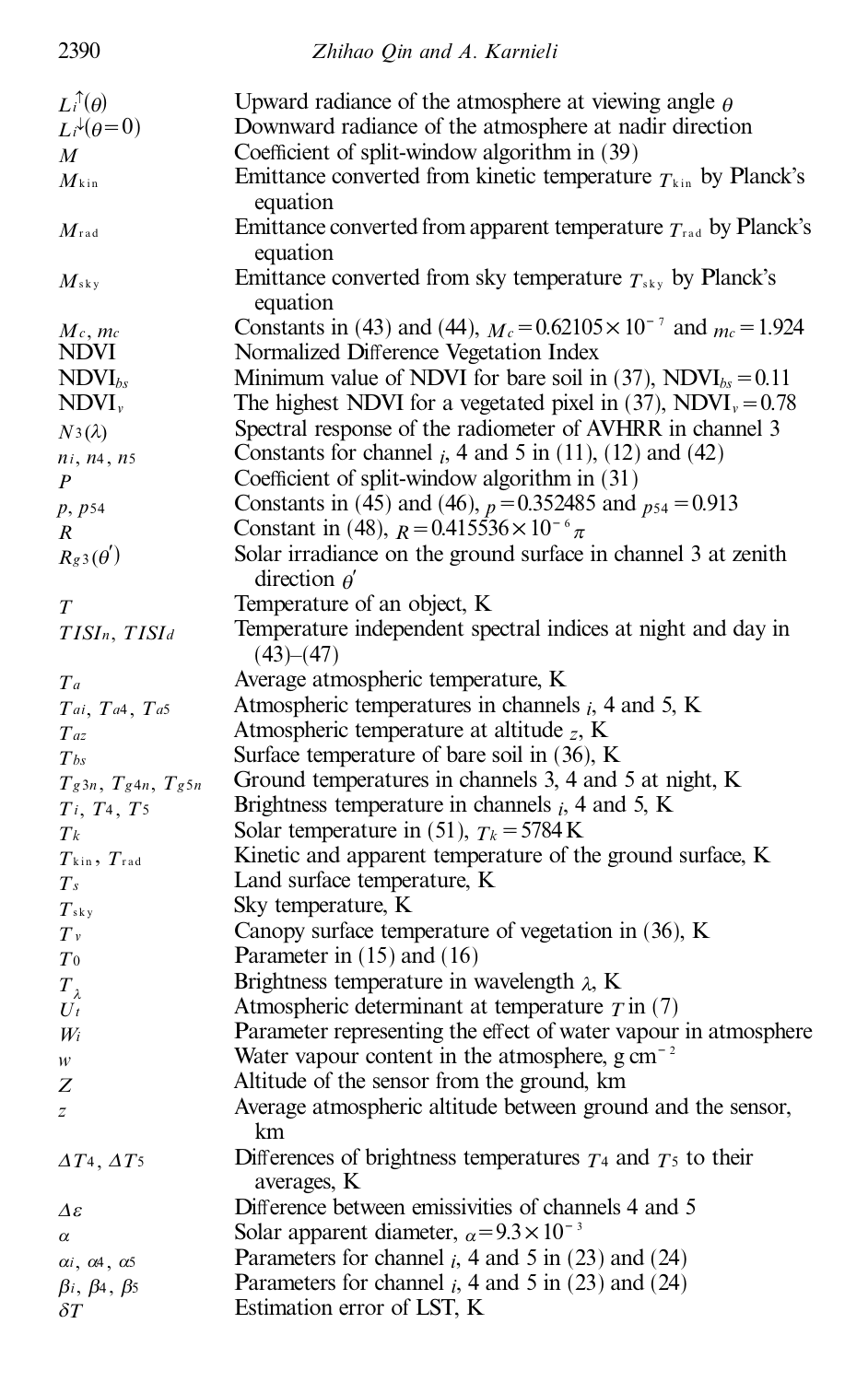| $\delta(\Delta \varepsilon)$                      | Estimation error of emissivity difference $\Delta \varepsilon$                            |
|---------------------------------------------------|-------------------------------------------------------------------------------------------|
| ε                                                 | Average emissivity, $0 \leq \epsilon \leq 1$                                              |
| $\varepsilon$ i, $\varepsilon$ 4, $\varepsilon$ 5 | Ground surface emissivities in channels $i$ , 4 and 5                                     |
| $\varepsilon\!\!\:\!3(\theta)$                    | Ground surface emissivity in channel 3 at viewing angle $\theta$                          |
| $\epsilon$ 8-14, $\epsilon$ <sub>1</sub>          | Emissivities at wavelength 8–14 $\mu$ m and $\lambda$                                     |
| γi                                                | Atmospheric parameter for channel $_i$ in (8)                                             |
| λ                                                 | Wavelength, m                                                                             |
| $\theta$                                          | Viewing angle of the remote sensor                                                        |
| $\theta$ <sup>'</sup>                             | Zenith angle of downward atmospheric radiance                                             |
| $\tau_i$ , $\tau_4$ , $\tau_5$                    | Atmospheric transmittances in channels $i$ , 4 and 5                                      |
| $\tau_i(\theta), \tau_4(\theta), \tau_5(\theta)$  | Atmospheric transmittances in channel $i$ , 4 and 5 at viewing<br>angle $\theta$          |
| $\tau \in (\theta, z, Z)$                         | Atmospheric transmittance between altitude $z$ and $z$ at viewing<br>angle $\theta$       |
| $\tau_i(\theta', z, 0)$                           | Atmospheric transmittance between $z$ and the ground at zenith<br>angle $\theta'$         |
| $\tau_{\lambda}$                                  | Optical thickness from the ground to the sensor at wavelength                             |
| $\tau'_{\lambda}$                                 | Optical thickness from average atmospheric height to the sensor                           |
| $\tau_{1}(\theta), \tau_{3}(\theta)$              | Total atmospheric transmittances at wavelength $\lambda$ and in channel<br>3 at $\theta'$ |

#### **Acknowledgment**

The authors would like to thank Dr. Charles Ichoku of Ben Gurion University of the Negev for his help in correcting the manuscript, Prof. Nissim Ben-Yosef of The Hebrew University of Jerusalem and Dr. Ayal Ben-Dor of Tel Aviv University for their comments on the draft of the paper.

#### **References**

- BADENAS, C., and CASELLES, V., 1992, A simple technique for estimating surface temperature by means of a thermal infrared radiometer. *International Journal of Remote Sensing*, **13**, 2951–2956.
- BARDUCCI, A., and PIPPI, I., 1996, Temperature and emissivity retrieval from remotely sensed images using the "grey body emissivity" method. *IEEE Transactions on Geoscience* and Remote Sensing, 34, 681-695.
- BECKER, F., 1987, The impact of spectral emissivity on the measurement of land surface temperature from a satellite. *International Journal of Remote Sensing*, 8, 1509-1522.
- BECKER, F., and LI, Z. L., 1990a, Temperature-independent spectral indices in thermal infrared bands. *Remote Sensing of Environment*, 32, 17-33.
- $B_{\text{ECKER}}$ , F., and  $L_I$ , Z. L., 1990b, Towards a local split window method over land surface. *International Journal of Remote Sensing*, **11**, 369–393.
- $C_{ASELLES}$ , V., Co<sub>ll</sub>, C., and  $V_{ALOR}$ , E., 1997, Land surface emissivity and temperature determination in the whole HAPES-Sahel area from AVHRR data. *International* Journal of Remote Sensing, 18, 1009-1027.
- Choudhury, B. J., Dorman, T. J., and Hsu, A. Y., 1995, Modeled and observed relations between the AVHRR split window temperature difference and atmospheric perceptible water over land surfaces. *Remote Sensing of Environment*, **51**, 281–290.
- C<sub>OLL, C., CASELLES,</sub> V., SOBRINO, A., and VALOR, E., 1994a, On the atmospheric dependence of the split-window equation for land surface temperature. *International Journal of Remote Sensing*, **15**, 105–122.
- C<sub>OLL, C., CASELLES, V.,</sub> and S<sub>CHMUGGE</sub>, T. J., 1994b, Estimation of land surface emissivity dierences in the split-window channels of AVHRR. *Remote Sensing of Environment*, **48**, 27–134.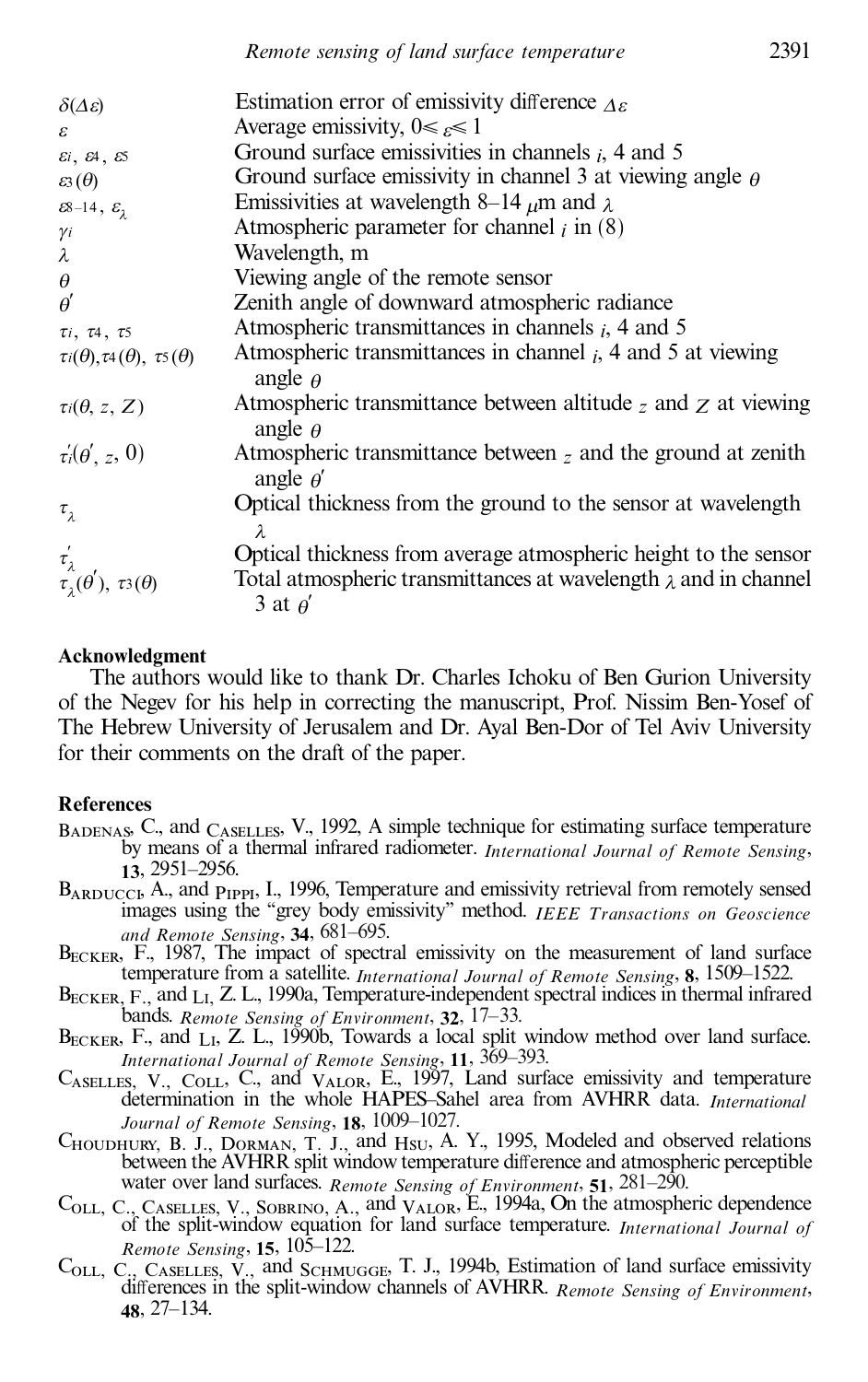- COOPER, D. I., and ASRAR, G., 1989, Evaluating atmospheric correction models for retrieving surface temperatures from the AVHRR over a tall-grass prairies. *Remote Sensing of Environment* , 27, 93-102.
- $C_{\text{RACKNEL}}$ , A. P., and  $X_{\text{UE}}$ , Y., 1996, Dynamic aspects study of surface temperature from remotely-sensed data using advanced thermal inertial model. *International Journal of Remote Sensing*, 17, 2517-2532.
- $F_{RANÇA}$ , G. B., and  $\check{C}_{RACKNELL}$ , A. P., 1994, Retrieval of land and sea surface temperature using NOAA-11 AVHRR data in north-eastern Brazil. *International Journal of Remote Sensing*, **15**, 1695–1712.
- G<sub>IVRI</sub>, J. R., 1995, Assessing the relation between emissivity and vegetation with AVHRR. *International Journal of Remote Sensing*, **16**, 2971–2988.
- HOLBO, H. R., and L<sub>UVALL</sub>, J. C., 1989, Modeling surface temperature distributions in forest landscapes. *Remote Sensing of Environment*, 27, 11–24.
- Humes, K. S., Kustas, W. P., Moran, M. S., Nichols, W. D., and Weltz, M. A., 1994, Variability of emissivity and surface temperature over a sparsely vegetated surface. *Water Resources Research*, **30**, 1299–1310.
- I<sub>GNATOV</sub>, A. M., and D<sub>ERGILEVA</sub>, I. L., 1995, Model approximation of angular dependence in AVHRR brightness temperature over a black surface. *International Journal of Remote* Sensing, **16**, 3687-3693.
- K<sub>ERR, Y. H., LAGOUARDE</sub>, J. P., and <sub>IMBERNON</sub>, J., 1992, Accurate land surface temperature retrieval from AVHRR data with use of an improved split window algorithm. *Remote Sensing of Environment*, **41**, 197–209.
- $L_{ABED}$ , J., and  $S_{TOLL}$ , M. P., 1991a, Angular variation of land surface spectral emissivity in the thermal infrared: laboratory investigations on bare soils. *International Journal of Remote Sensing*, 12, 2299-2310.
- $L_{\text{A}\text{RED}}$ , J., and  $S_{\text{TOLI}}$ , M. P., 1991b, Spatial variability of land surface emissivity in the thermal infrared band: spectral signature and effective surface temperature. *Remote Sensing of Environment* , **38**,  $1-17$ .
- Li , Z. L., and Becker, F., 1993, Feasibility of land surface temperature and emissivity determination from AVHRR data. *Remote Sensing of Environment*, 43, 67-85.
- Lillesand, T. M., and Kiefer, R. W., 1987, *Remote Sensing and Image Interpretation* (New York: Wiley).
- NORMAN, J. M., DIVAKARLA, M., and GOEL, N. S., 1995, Algorithms for extracting information from remote thermal-IR observations of the Earth's surface. *Remote Sensing of Environment* , **51**, 157-168.
- Olioso, A., 1995, Simulating the relationship between thermal emissivity and the Normalized Difference Vegetation Index. *International Journal of Remote Sensing*, 16, 3211-3216.
- $O_{\text{TTL}^{\text{f}}_{\text{L}}}$ , C., and  $S_{\text{TOLL}}$ , M., 1993, Effect of atmospheric absorption and surface emissivity on the determination of land surface temperature frominfrared satellite data. *International Journal of Remote Sensing*, 14, 2025-2037.
- $O_{\text{TTL\'e}, C}$ , and  $\check{V}_{\text{IDAL-MADJAR}}$ ,  $\check{D}$ , 1992, Estimation of land surface temperature with NOAA9 data. *Remote Sensing of Environment*, **40**, 27–41.
- $P_{RATA}$ , A. J., and  $P_{LAT}$ , C. M. R., 1991, Land surface temperature measurements from the AVHRR. *Proceeding of the 5th AVHRR Data Users' Meeting. T romso (Norway),* 24-28 June 1991 (Darmstadt: EUMETSAT), pp. 433-438.
- Prata, A. J., Caselles, V., Coll, C., Ottlé, C., and Sobrino, J., 1995, Thermal remote sensing of land surface temperature from satellites: current status and future prospects. *Remote Sensing Reviews*, 12, 175-224.
- $P_{RICE}$ , J. C., 1983, Estimated surface temperature from satellite thermal infrared data—a simple formulation for the atmospheric effect. *Remote Sensing of Environment*, 13, 353±361.
- PRICE, J. C., 1984, Land surface temperature measurements from the split window channels of the NOAA 7 Advanced Very High Resolution Radiometer. *Journal of Geophysical Research*, **89**, 7231±7237.
- REUTTER, H., OLESEN, F. S., and FISCHER, H., 1994, Distribution of the brightness temperature of land surfaces determined from AVHRR data. *International Journal of Remote Sensing*, **15**, 95-104.